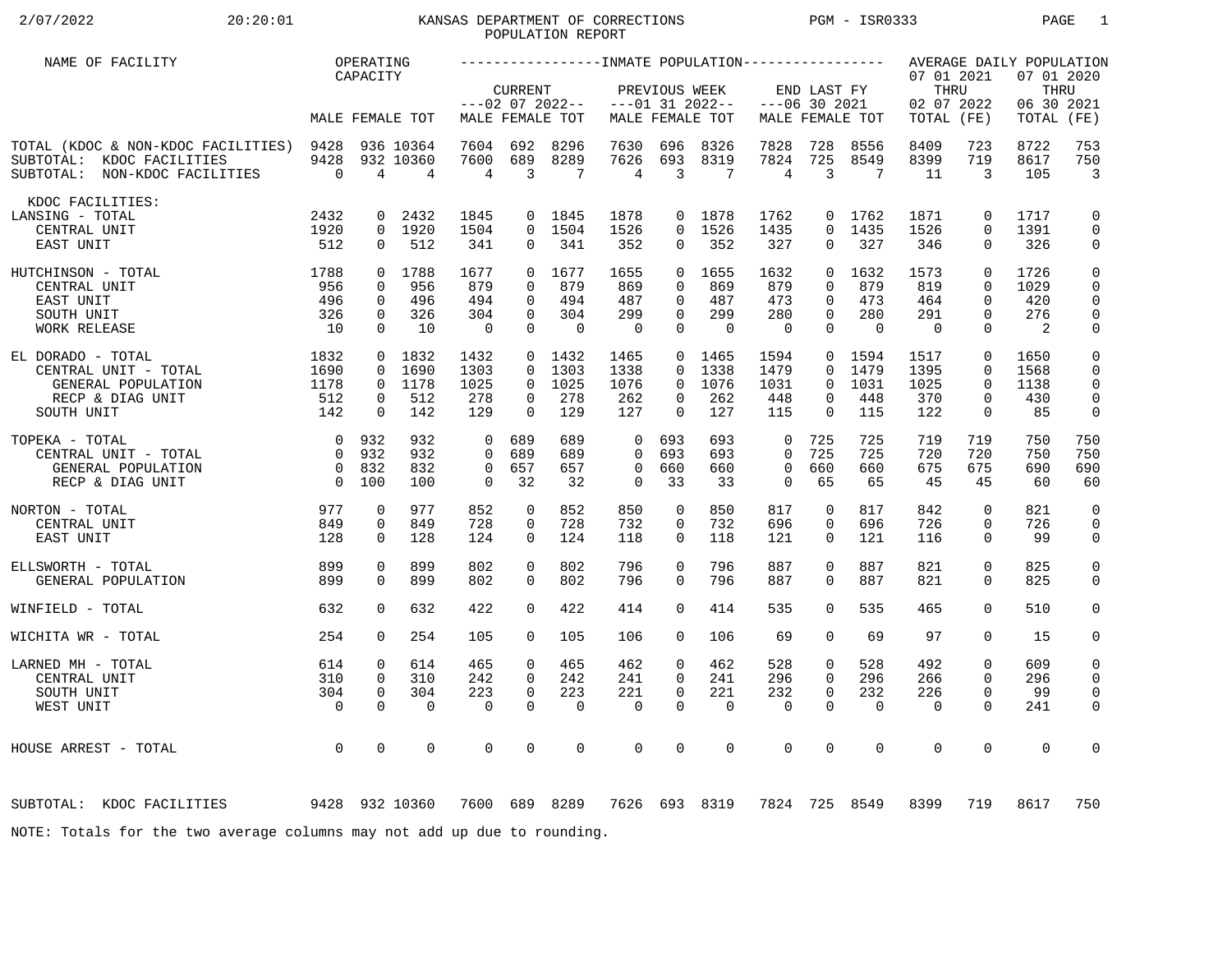| 2/07/2022<br>20:20:01                                                                     |                                               |                                              |                                             |                                                   |                                                          | POPULATION REPORT                   | KANSAS DEPARTMENT OF CORRECTIONS   |                                               |                                                      | PGM - ISR0333                                           |                                                |                                                 |                                                                                       |                                              | PAGE                                                         | 2                                                                        |
|-------------------------------------------------------------------------------------------|-----------------------------------------------|----------------------------------------------|---------------------------------------------|---------------------------------------------------|----------------------------------------------------------|-------------------------------------|------------------------------------|-----------------------------------------------|------------------------------------------------------|---------------------------------------------------------|------------------------------------------------|-------------------------------------------------|---------------------------------------------------------------------------------------|----------------------------------------------|--------------------------------------------------------------|--------------------------------------------------------------------------|
| NAME OF FACILITY                                                                          |                                               | OPERATING<br>CAPACITY                        |                                             |                                                   | <b>CURRENT</b>                                           | $---02$ 07 2022--                   |                                    | PREVIOUS WEEK                                 | $---01$ 31 2022--                                    | $---06$ 30 2021                                         | END LAST FY                                    |                                                 | 07 01 2021<br>THRU<br>02 07 2022                                                      |                                              | AVERAGE DAILY POPULATION<br>07 01 2020<br>THRU<br>06 30 2021 |                                                                          |
| NON-KDOC FACILITIES                                                                       | MALE FEMALE TOT                               |                                              |                                             |                                                   |                                                          | MALE FEMALE TOT                     |                                    |                                               | MALE FEMALE TOT                                      |                                                         |                                                | MALE FEMALE TOT                                 | TOTAL (FE)                                                                            |                                              | TOTAL (FE)                                                   |                                                                          |
| LARNED STATE HOSPITAL - TOTAL<br>PSYCHIATRIC UNIT                                         | $\mathbf 0$<br>$\Omega$                       | 4<br>$\overline{4}$                          | 4<br>$\overline{4}$                         | 0<br>$\Omega$                                     | $\frac{3}{3}$                                            | $\mathcal{L}$                       | $\Omega$                           | 3<br>$\mathcal{E}$                            | $\frac{3}{3}$                                        | $\frac{1}{1}$                                           | $\frac{3}{3}$                                  | $\overline{4}$                                  | 3<br>$\mathbf{z}$                                                                     | 3<br>$\mathbf{z}$                            | 4<br>$\overline{4}$                                          | $\frac{3}{3}$                                                            |
| CONTRACT JAIL PLACEMENT - TOTAL<br>COUNTY<br>OUT-OF-STATE<br>JO CTY RESIDENTIAL CENTER WR | $\mathsf{O}$<br>0<br>$\mathsf{O}$<br>$\Omega$ | 0<br>$\mathsf{O}$<br>$\mathbf 0$<br>$\Omega$ | 0<br>$\mathbf 0$<br>$\mathbf 0$<br>$\Omega$ | 4<br>$\mathbf 0$<br>$\mathbf 0$<br>$\overline{4}$ | $\mathsf{O}$<br>$\mathsf{O}$<br>$\mathsf{O}$<br>$\Omega$ | 4<br>$\mathsf{O}$<br>$\overline{0}$ | 4<br>$\overline{0}$<br>$\mathsf 0$ | 0<br>$\mathsf{O}$<br>$\mathsf{O}$<br>$\Omega$ | 4<br>$\overline{0}$<br>$\mathbf 0$<br>$\overline{4}$ | 3<br>$\mathbf 0$<br>$\mathsf{O}\xspace$<br>$\mathbf{3}$ | 0<br>$\overline{0}$<br>$\mathbb O$<br>$\Omega$ | 3<br>$\mathbf 0$<br>$\mathbf 0$<br>$\mathbf{3}$ | $\mathbf 0$<br>$\mathbf 0$                                                            | 0<br>$\mathbf 0$<br>$\mathsf{O}$<br>$\Omega$ | 101<br>47<br>55<br>$\Omega$                                  | $\mathbf 0$<br>$\mathsf{O}$<br>$\overline{\mathbf{0}}$<br>$\overline{0}$ |
| NON-KDOC FACILITIES<br>SUBTOTAL:                                                          | $\mathbf 0$                                   | $\overline{4}$                               | $\overline{4}$                              | $4\overline{ }$                                   | $\mathbf{3}$                                             | $7\overline{ }$                     | $\overline{4}$                     | 3                                             | $7\phantom{.0}$                                      | $\overline{4}$                                          | 3                                              | $7\overline{ }$                                 | 11                                                                                    | 3                                            | 105                                                          | 3                                                                        |
|                                                                                           |                                               |                                              |                                             |                                                   |                                                          |                                     |                                    |                                               |                                                      |                                                         |                                                |                                                 | --------------------------PAROLE                    POPULATION----------------------- |                                              |                                                              |                                                                          |
| IN-STATE CASELOAD TOTAL<br>KANSAS<br>COMPACT                                              |                                               |                                              |                                             | 4518<br>3387<br>1131                              | 710<br>410<br>300                                        | 5228<br>3797<br>1431                | 4520<br>3387<br>1133               | 703<br>402<br>301                             | 5223<br>3789<br>1434                                 | 4617<br>3478<br>1139                                    | 721<br>413<br>308                              | 5338<br>3891<br>1447                            | 5265<br>3827<br>1438                                                                  | 705<br>403<br>302                            | 5674<br>4212<br>1462                                         | 788<br>474<br>314                                                        |
| OUT-OF-STATE CASELOAD TOTAL                                                               |                                               |                                              | -----                                       | 839                                               | 73                                                       | 912                                 | 836                                | 73                                            | 909                                                  | 853                                                     | 73                                             | 926                                             | 940                                                                                   | 76                                           | 898                                                          | 75                                                                       |
| ABSCOND/WARRANT TOTAL                                                                     |                                               |                                              |                                             | 277                                               | 66                                                       | 343                                 | 273                                | 70                                            | 343                                                  | 259                                                     | 70                                             | 329                                             | 343                                                                                   | 66                                           | 337                                                          | 74                                                                       |
| TOTAL                                                                                     |                                               |                                              |                                             | 5634 849                                          |                                                          | 6483                                | 5629                               | 846                                           | 6475                                                 | 5729                                                    |                                                | 864 6593                                        | 6548                                                                                  | 847                                          | 6909                                                         | 937                                                                      |
| ***PRE-REVOCATION CASES                                                                   |                                               |                                              |                                             | 0                                                 | $\Omega$                                                 | $\Omega$                            | $\Omega$                           | $\Omega$                                      | $\Omega$                                             | $\Omega$                                                | $\Omega$                                       | $\Omega$                                        | $\mathbf 0$                                                                           | $\Omega$                                     | $\Omega$                                                     | $\overline{0}$                                                           |

\*\*\*PRE-REVOCATION CASES ARE INCLUDED IN THE INMATE POPULATION TOTAL

NOTE: Totals for the two average columns may not add up due to rounding.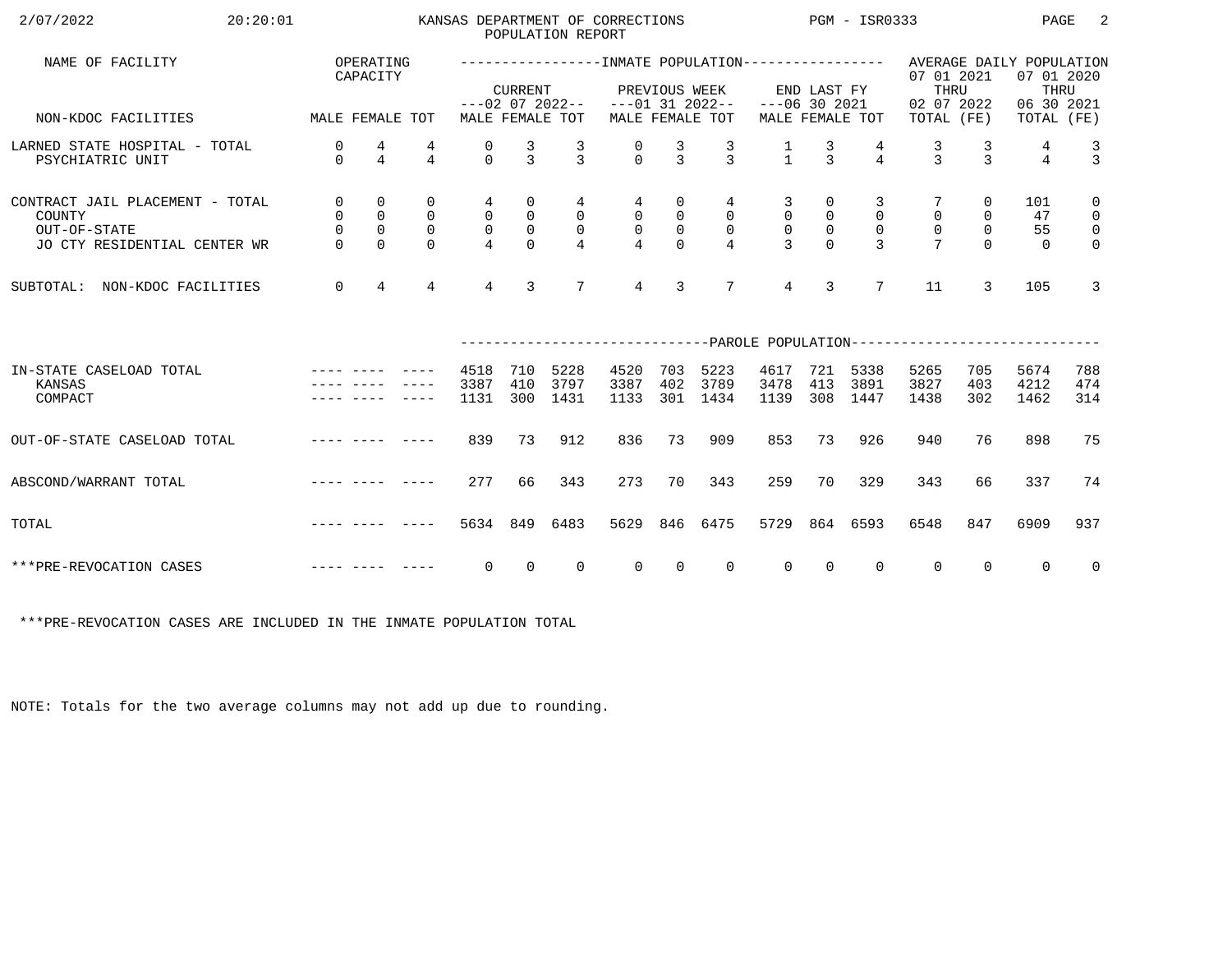## 2/07/2022 20:20:01 KANSAS DEPARTMENT OF CORRECTIONS PGM - ISR0333 PAGE 3POPULATION REPORT

## SUMMARY OF CHANGE

|                                                                                                                                        |      |                                                                                      | TOTAL (ALL INMATES)                                                                                                                                         |                                                 |     |                                                                                             | KDOC FACILITIES     |                                                                                                                                                                          |                  |                                                                    |     |                | NON-KDOC FACILITIES                                                                                                                            |                                                                                                 |                                  |                |            |                          |                            |                 | IN-STATE CASELOAD                                                                    |                                                                                                       |                                                                                                       |                                                                                       |                                              |  |
|----------------------------------------------------------------------------------------------------------------------------------------|------|--------------------------------------------------------------------------------------|-------------------------------------------------------------------------------------------------------------------------------------------------------------|-------------------------------------------------|-----|---------------------------------------------------------------------------------------------|---------------------|--------------------------------------------------------------------------------------------------------------------------------------------------------------------------|------------------|--------------------------------------------------------------------|-----|----------------|------------------------------------------------------------------------------------------------------------------------------------------------|-------------------------------------------------------------------------------------------------|----------------------------------|----------------|------------|--------------------------|----------------------------|-----------------|--------------------------------------------------------------------------------------|-------------------------------------------------------------------------------------------------------|-------------------------------------------------------------------------------------------------------|---------------------------------------------------------------------------------------|----------------------------------------------|--|
|                                                                                                                                        |      | POPULATION                                                                           | MALE                                                                                                                                                        | CHANGE FROM<br>PREVIOUS MONTH<br>FEM            | TOT | POPULATION CHANGE FROM                                                                      |                     | MALE FEM                                                                                                                                                                 |                  | PREVIOUS MONTH                                                     | TOT |                | POPULATION CHANGE FROM                                                                                                                         |                                                                                                 | MALE FEM                         | PREVIOUS MONTH |            |                          | TOT                        |                 | POPULATION                                                                           |                                                                                                       | MALE                                                                                                  | CHANGE FROM<br>PREVIOUS MONTH<br>FEM                                                  | TOT                                          |  |
| JANUARY<br>FEBRUARY<br>MARCH<br>APRIL<br>MAY<br>JUNE<br>JULY<br><b>AUGUST</b><br>SEPTEMBER<br><b>OCTOBER</b><br>NOVEMBER               | 2021 | 8729<br>8735<br>8749<br>8686<br>8654<br>8556<br>8530<br>8445<br>8457<br>8400<br>8345 | $+ 15 - 9 + 6$<br>$+ 11 + 3 + 14$<br>$\sim$<br>$ \,$<br>$-77 - 21 -$<br>$-33 + 7 - 26$<br>$-79 - 6 - 85$<br>$-2+14+12$<br>$-37 - 20 - 57$<br>$-54 - 1 - 55$ | 7979 750 8729<br>$71 + 8 - 63$<br>$29 - 3 - 32$ | 98  | 8665<br>8714<br>8745<br>8682<br>8650<br>8549<br>8520<br>8432<br>8445<br>8386<br>8333        |                     | 7918 747 8665<br>$+ 58 - 9 + 49$<br>$+ 28 + 3 + 31$<br>$\sim$<br>$\sim$ $-$<br>$\sim$<br>$-36 + 7 - 29$<br>$\sim$<br>$-1 + 14 + 13$<br>$-38 - 21 - 59$<br>$-52 - 1 - 53$ |                  | $71 + 8 - 63$<br>$29 - 3 - 32$<br>$80 - 21 - 101$<br>$82 - 6 - 88$ |     |                | $\overline{4}$<br>$\begin{array}{ccccccccc} 14 & + & 1 & + & 1 & + & 2 \\ 12 & - & 2 & - & 0 & - & 2 \\ 9 & - & 2 & - & 1 & - & 3 \end{array}$ | 64<br>21<br>$4 -$<br>$4 -$<br>$7 +$<br>$10 + 3 - 0 + 3$<br>$13 + 3 - 0 + 3$<br>$12 - 1 - 0 - 1$ | $-43 - 0 - 43$<br>$-17 - 0 - 17$ | 61<br>$0 -$    | 3<br>$0 -$ | $0 - 0 -$<br>$3 - 0 + 3$ | 64<br>$\Omega$<br>$\Omega$ |                 | 5570<br>5514<br>5473<br>5442<br>5421<br>5338<br>5305<br>5256<br>5274<br>5209<br>5243 | $\sim$<br>$\sim$<br>$\overline{\phantom{a}}$<br>$\equiv$<br>$\overline{\phantom{a}}$<br>$+$<br>$\sim$ | 4809<br>$-44-$<br>$-36 -$<br>$27 -$<br>$14 -$<br>71 -<br>$33 -$<br>$33 -$<br>19 -<br>49 -<br>$+ 18 +$ | 761 5570<br>$12 - 56$<br>$12 - 83$<br>$16 - 49$<br>$1 + 18$<br>$16 - 65$<br>$16 + 34$ | $5 - 41$<br>$4 - 31$<br>$7 - 21$<br>$0 - 33$ |  |
| DECEMBER<br>JANUARY                                                                                                                    | 2022 | $8346 + 10 - 9 + 1$<br>$8326 - 3 - 17 - 20$                                          |                                                                                                                                                             |                                                 |     | 8337<br>8319                                                                                |                     | $+ 12 - 8 + 4$                                                                                                                                                           |                  |                                                                    |     |                | $-1$ $-17$ $-18$ $7$ $-2$ $-0$ $-2$                                                                                                            |                                                                                                 |                                  |                |            |                          |                            |                 | 5217<br>5223                                                                         | $\sim$ $-$<br>$+$                                                                                     | $25 -$<br>$6 -$                                                                                       | $1 - 26$                                                                              | $0 + 6$                                      |  |
| NET CHANGE OVER 12 MO PERIOD - 349 - 54 - 403 - 292 - 54 - 346 - 57 + 0 - 57 - 289 - 58 - 347<br>AVERAGE MONTHLY CHANGE $-29 - 5 - 34$ |      |                                                                                      |                                                                                                                                                             |                                                 |     |                                                                                             |                     | $-24 - 5 - 29$                                                                                                                                                           |                  |                                                                    |     |                |                                                                                                                                                |                                                                                                 |                                  | $5 + 0 -$      |            |                          | $5^{\circ}$                |                 | $-24 - 5 - 29$                                                                       |                                                                                                       |                                                                                                       |                                                                                       |                                              |  |
|                                                                                                                                        |      |                                                                                      |                                                                                                                                                             |                                                 |     | --------INMATE POPULATION - SUMMARY OF CHANGE (PERIOD: 07 01 2021 THRU 01 31 2022)--------  |                     |                                                                                                                                                                          |                  |                                                                    |     |                |                                                                                                                                                |                                                                                                 |                                  |                |            |                          |                            |                 |                                                                                      |                                                                                                       |                                                                                                       |                                                                                       |                                              |  |
|                                                                                                                                        |      |                                                                                      |                                                                                                                                                             | TOTAL                                           |     | (ALL INMATES) WOOC FACILITIES NON-KDOC FACILITIES                                           |                     |                                                                                                                                                                          |                  |                                                                    |     |                |                                                                                                                                                |                                                                                                 |                                  |                |            |                          |                            |                 |                                                                                      |                                                                                                       |                                                                                                       |                                                                                       |                                              |  |
|                                                                                                                                        |      |                                                                                      | MALE FEMALE                                                                                                                                                 |                                                 |     | TOTAL TOTAL TOTAL TOTAL TOTAL TOTAL TOTAL TOTAL TOTAL (BOTH SEXES) MALE FEMALE (BOTH SEXES) |                     |                                                                                                                                                                          |                  |                                                                    |     |                |                                                                                                                                                |                                                                                                 |                                  |                |            |                          |                            |                 |                                                                                      |                                                                                                       |                                                                                                       |                                                                                       |                                              |  |
| NUMBER OF INMATES - 198 - 32                                                                                                           |      |                                                                                      |                                                                                                                                                             |                                                 |     |                                                                                             | $-230$ $-198$ $-32$ |                                                                                                                                                                          |                  |                                                                    |     |                |                                                                                                                                                | $-230$                                                                                          |                                  |                | $+ 0$      |                          |                            | $\Omega$        | $+$                                                                                  | $\bigcap$                                                                                             |                                                                                                       |                                                                                       |                                              |  |
| PERCENT CHANGE                                                                                                                         |      |                                                                                      | $-2.5$ $-4.4$ $-$                                                                                                                                           |                                                 |     | $-2.7%$                                                                                     |                     |                                                                                                                                                                          |                  |                                                                    |     | $-2.5% - 4.4%$ |                                                                                                                                                | $-2.7%$                                                                                         |                                  |                | $+$ $-$    | $.0%$ +                  |                            | .0 <sub>8</sub> |                                                                                      | .0 <sub>8</sub>                                                                                       |                                                                                                       |                                                                                       |                                              |  |
| AVERAGE MONTHLY CHANGE                                                                                                                 |      |                                                                                      | $-28 - 5$                                                                                                                                                   |                                                 |     | $-33$                                                                                       |                     |                                                                                                                                                                          |                  |                                                                    |     | $-28 - 5$      |                                                                                                                                                | $-33$                                                                                           |                                  |                | $+$        | $0 +$                    |                            | $\Omega$        | $+$                                                                                  | $\overline{0}$                                                                                        |                                                                                                       |                                                                                       |                                              |  |
|                                                                                                                                        |      |                                                                                      | PAROLE POPULATION - SUMMARY OF CHANGE (PERIOD: 07 01 2021 THRU 01 31 2022)                                                                                  |                                                 |     |                                                                                             |                     |                                                                                                                                                                          |                  |                                                                    |     |                |                                                                                                                                                |                                                                                                 |                                  |                |            |                          |                            |                 |                                                                                      |                                                                                                       |                                                                                                       |                                                                                       |                                              |  |
|                                                                                                                                        |      |                                                                                      | PRE-REV<br>CASES                                                                                                                                            |                                                 |     | ---INSTATE CASELOAD---- CASELOAD<br>TOTAL KANSAS COMPACTS OUT-OF-STATE                      |                     |                                                                                                                                                                          |                  |                                                                    |     |                |                                                                                                                                                |                                                                                                 |                                  |                |            | ABSCOND<br>WARRANT       |                            |                 |                                                                                      |                                                                                                       |                                                                                                       |                                                                                       |                                              |  |
| NUMBER OF OFFENDERS                                                                                                                    |      | $+$ 0                                                                                |                                                                                                                                                             |                                                 |     | $-115 - 102 - 13$                                                                           |                     |                                                                                                                                                                          |                  |                                                                    |     |                | $-17$                                                                                                                                          |                                                                                                 |                                  |                | + 14       |                          |                            |                 |                                                                                      |                                                                                                       |                                                                                                       |                                                                                       |                                              |  |
| PERCENT CHANGE                                                                                                                         |      |                                                                                      | $+$ .0%                                                                                                                                                     |                                                 |     | $-2.1$ % $-2.6$ %                                                                           |                     |                                                                                                                                                                          | - .98            |                                                                    |     |                | $-1.8%$                                                                                                                                        |                                                                                                 |                                  |                |            | $+4.2%$                  |                            |                 |                                                                                      |                                                                                                       |                                                                                                       |                                                                                       |                                              |  |
| AVERAGE MONTHLY CHANGE                                                                                                                 |      |                                                                                      | $+ 0$                                                                                                                                                       |                                                 |     | $-16 - 15$                                                                                  |                     |                                                                                                                                                                          | $\sim$ 100 $\mu$ | 2                                                                  |     |                | $-2$                                                                                                                                           |                                                                                                 |                                  |                | $+$        | 2                        |                            |                 |                                                                                      |                                                                                                       |                                                                                                       |                                                                                       |                                              |  |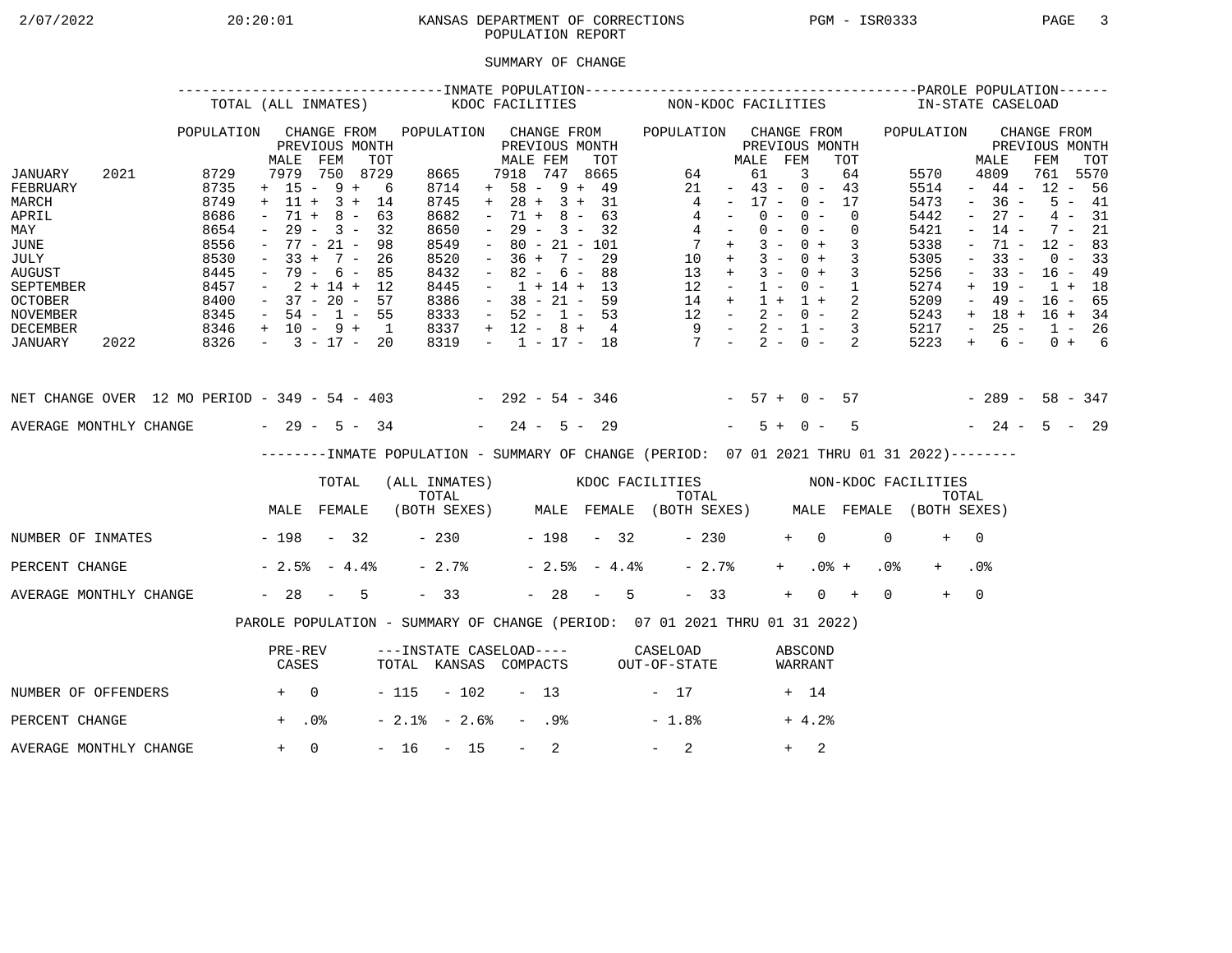# $2/07/2022$  20:20:01 KANSAS DEPARTMENT OF CORRECTIONS PGM - ISR0333 PAGE 4 POPULATION REPORT

| NAME OF FACILITY         |                               |             |                | INMATE CUSTODY CLASSIFICATION AS OF 02 07 2022 |             |                |                                                                        |             |              |              |          |                |                |                |                |                                                                                                   |             |          |                 |              |     |
|--------------------------|-------------------------------|-------------|----------------|------------------------------------------------|-------------|----------------|------------------------------------------------------------------------|-------------|--------------|--------------|----------|----------------|----------------|----------------|----------------|---------------------------------------------------------------------------------------------------|-------------|----------|-----------------|--------------|-----|
| KDOC FACILITIES          | -UNCLASSIFIED<br>MALE FEM TOT |             |                | -SPECIAL MGM-<br>MALE FEM TOT                  |             |                | ---MAXIMUM---<br>MALE FEM                                              |             | TOT          |              |          |                |                |                |                | -UNC/SPM/MAX- -MEDIUM HIGH- --MEDIUM LOW- ---MINIMUM---<br>MALE FEM TOT MALE FEM TOT MALE FEM TOT |             |          | <b>MALE FEM</b> |              | TOT |
|                          |                               |             |                |                                                |             |                |                                                                        |             |              |              |          |                |                |                |                |                                                                                                   |             |          |                 |              |     |
| LANSING - TOTAL          |                               | $\mathbf 0$ |                | 314                                            | $\Omega$    | 314            | 498                                                                    | 0           | 498          | 819          | 0        | 819            | 317            | 0              | 317            | 322                                                                                               | 0           | 322      | 387             | 0            | 387 |
| CENTRAL UNIT             | 6                             | $\mathbf 0$ | 6              | 314                                            | $\mathbf 0$ | 314            | 498                                                                    | $\mathbf 0$ | 498          | 818          | 0        | 818            | 317            | $\Omega$       | 317            | 322                                                                                               | $\mathbf 0$ | 322      | 47              | $\Omega$     | 47  |
| EAST UNIT                |                               | $\Omega$    | $\mathbf{1}$   | $\Omega$                                       | $\Omega$    | $\Omega$       | $\Omega$                                                               | $\Omega$    | $\Omega$     | 1            | 0        | 1              | $\Omega$       | $\Omega$       | $\overline{0}$ | $\Omega$                                                                                          | $\Omega$    | $\Omega$ | 340             | $\Omega$     | 340 |
| HUTCHINSON - TOTAL       | 4                             | $\Omega$    | 4              | 152                                            | $\Omega$    | 152            | 249                                                                    | $\Omega$    | 249          | 405          | 0        | 405            | 266            | $\Omega$       | 266            | 609                                                                                               | $\Omega$    | 609      | 397             | <sup>0</sup> | 397 |
| CENTRAL UNIT             | $\overline{4}$                | $\Omega$    | $\overline{4}$ | 150                                            | $\Omega$    | 150            | 248                                                                    | $\Omega$    | 248          | 402          | 0        | 402            | 266            | $\Omega$       | 266            | 180                                                                                               | $\Omega$    | 180      | 31              | $\Omega$     | 31  |
| EAST UNIT                | $\Omega$                      | $\Omega$    | $\Omega$       | 2                                              | $\Omega$    | 2              |                                                                        | $\Omega$    | 1            | 3            | 0        | 3              | $\Omega$       | $\Omega$       | $\Omega$       | 429                                                                                               | $\mathbf 0$ | 429      | 62              | $\Omega$     | 62  |
| SOUTH UNIT               | $\Omega$                      | $\Omega$    | $\Omega$       | $\Omega$                                       | $\Omega$    | $\Omega$       | $\Omega$                                                               | $\mathbf 0$ | $\mathbf 0$  | $\Omega$     | $\Omega$ | $\Omega$       | $\mathbf 0$    | $\overline{0}$ | $\mathbf 0$    | $\Omega$                                                                                          | $\mathbf 0$ | $\Omega$ | 304             | $\mathbf 0$  | 304 |
| EL DORADO - TOTAL        | 214                           | $\Omega$    | 214            | 457                                            | $\Omega$    | 457            | 226                                                                    | $\Omega$    | 226          | 897          | $\Omega$ | 897            | 225            | $\Omega$       | 225            | 258                                                                                               | $\Omega$    | 258      | 52              | $\Omega$     | 52  |
| CENTRAL UNIT - TOTAL     | 214                           | $\Omega$    | 214            | 456                                            | $\Omega$    | 456            | 226                                                                    | $\Omega$    | 226          | 896          | 0        | 896            | 224            | $\Omega$       | 224            | 149                                                                                               | $\Omega$    | 149      | 34              | $\Omega$     | 34  |
| GENERAL POPULATION       | 8                             | $\Omega$    | 8              | 453                                            | $\Omega$    | 453            | 207                                                                    | $\Omega$    | 207          | 668          | 0        | 668            | 206            | $\Omega$       | 206            | 131                                                                                               | $\Omega$    | 131      | 20              | $\Omega$     | 20  |
| RECP & DIAG UNIT         | 206                           | $\Omega$    | 206            | 3                                              | $\Omega$    | 3              | 19                                                                     | $\Omega$    | 19           | 228          | 0        | 228            | 18             | $\Omega$       | 18             | 18                                                                                                | $\Omega$    | 18       | 14              | $\Omega$     | 14  |
| SOUTH UNIT               | $\Omega$                      | $\Omega$    | $\Omega$       | $\mathbf{1}$                                   | $\Omega$    | $\mathbf{1}$   | $\cap$                                                                 | $\Omega$    | $\Omega$     | $\mathbf{1}$ | $\Omega$ | $\overline{1}$ | $\overline{1}$ | $\Omega$       | $\overline{1}$ | 109                                                                                               | $\Omega$    | 109      | 18              | $\Omega$     | 18  |
|                          |                               |             |                |                                                |             |                |                                                                        |             |              |              |          |                |                |                |                |                                                                                                   |             |          |                 |              |     |
| TOPEKA - TOTAL           | $\Omega$                      | 38          | 38             | $\Omega$                                       | 10          | 10             | $\Omega$                                                               | 45          | 45           | 0            | 93       | 93             | 0              | 80             | 80             |                                                                                                   | 0 156       | 156      |                 | 0, 360       | 360 |
| CENTRAL UNIT - TOTAL     | $\Omega$                      | 38          | 38             | $\Omega$                                       | 10          | 10             | $\Omega$                                                               | 45          | 45           | $\Omega$     | 93       | 93             | 0              | 80             | 80             |                                                                                                   | 0 156       | 156      |                 | 0 360        | 360 |
| GENERAL POPULATION       | 0                             | 15          | 15             | $\Omega$                                       | 10          | 10             | $\mathbf 0$                                                            | 45          | 45           | 0            | 70       | 70             | 0              | 79             | 79             |                                                                                                   | 0 156       | 156      |                 | 0.352        | 352 |
| RECP & DIAG UNIT         | $\Omega$                      | 23          | 23             | $\Omega$                                       | $\Omega$    | $\Omega$       | $\cap$                                                                 | $\Omega$    | $\Omega$     | $\Omega$     | 23       | 23             | $\Omega$       | $\mathbf{1}$   | 1              | $\Omega$                                                                                          | $\Omega$    | $\Omega$ | 0               | 8            | 8   |
|                          |                               |             |                |                                                |             |                |                                                                        |             |              |              |          |                |                |                |                |                                                                                                   |             |          |                 |              |     |
| NORTON - TOTAL           | $\Omega$                      | $\Omega$    | $\Omega$       | 18                                             | $\Omega$    | 18             |                                                                        | 0           | 1            | 19           | 0        | 19             | 1              | 0              | 1              | 518                                                                                               | 0           | 518      | 314             | 0            | 314 |
| CENTRAL UNIT             | $\Omega$                      | $\Omega$    | $\Omega$       | 18                                             | $\Omega$    | 18             |                                                                        | $\Omega$    | $\mathbf{1}$ | 19           | $\Omega$ | 19             | $\mathbf{1}$   | $\Omega$       | $\mathbf{1}$   | 518                                                                                               | $\mathbf 0$ | 518      | 190             | $\Omega$     | 190 |
| EAST UNIT                | $\Omega$                      | $\Omega$    | $\Omega$       | $\Omega$                                       | $\Omega$    | $\Omega$       | $\Omega$                                                               | $\Omega$    | $\Omega$     | $\Omega$     | $\Omega$ | $\Omega$       | $\Omega$       | $\Omega$       | $\Omega$       | $\Omega$                                                                                          | $\Omega$    | $\Omega$ | 124             | $\mathbf 0$  | 124 |
|                          |                               |             |                |                                                |             |                |                                                                        |             |              |              |          |                |                |                |                |                                                                                                   |             |          |                 |              |     |
| ELLSWORTH - TOTAL        | 0                             | $\mathbf 0$ | 0              | 5                                              | 0           | 5              | 4                                                                      | $\mathbf 0$ | 4            | 9            | 0        | 9              | 322            | 0              | 322            | 384                                                                                               | 0           | 384      | 87              | $\mathbf{0}$ | 87  |
| CENTRAL UNIT             |                               | $\Omega$    | $\Omega$       | 5                                              | $\Omega$    | $\overline{5}$ | $\overline{4}$                                                         | $\Omega$    | 4            | 9            | $\Omega$ | 9              | 322            | $\Omega$       | 322            | 384                                                                                               | $\Omega$    | 384      | 87              | $\Omega$     | 87  |
| WINFIELD - TOTAL         | $\Omega$                      | $\Omega$    | 0              | $\Omega$                                       | $\Omega$    | $\Omega$       | $\Omega$                                                               | $\Omega$    | $\Omega$     | $\Omega$     | 0        | $\Omega$       | $\Omega$       | $\Omega$       | $\Omega$       | $\Omega$                                                                                          | $\Omega$    | $\Omega$ | 422             | $\Omega$     | 422 |
| WICHITA WR - TOTAL       | $\Omega$                      | $\Omega$    | $\Omega$       | $\Omega$                                       | $\Omega$    | $\Omega$       | $\Omega$                                                               | $\Omega$    | $\Omega$     | $\Omega$     | 0        | $\Omega$       | $\Omega$       | $\Omega$       | $\Omega$       | $\Omega$                                                                                          | $\Omega$    | $\Omega$ | 105             | $\Omega$     | 105 |
|                          |                               |             |                |                                                |             |                |                                                                        |             |              |              |          |                |                |                |                |                                                                                                   |             |          |                 |              |     |
| LARNED MH - TOTAL        | $\Omega$                      | $\Omega$    | $\Omega$       | 26                                             | $\Omega$    | 26             | 51                                                                     | $\Omega$    | 51           | 77           | 0        | 77             | 73             | $\Omega$       | 73             | 91                                                                                                | $\Omega$    | 91       | 224             | $\Omega$     | 224 |
| CENTRAL UNIT             |                               | $\mathbf 0$ | 0              | 25                                             | 0           | 25             | 51                                                                     | 0           | 51           | 76           | 0        | 76             | 73             | $\mathbf 0$    | 73             | 91                                                                                                | 0           | 91       | 2               | $\Omega$     | -2  |
| SOUTH UNIT               |                               | $\Omega$    | $\Omega$       | 1                                              | $\Omega$    | $\mathbf{1}$   | $\Omega$                                                               | $\Omega$    | $\Omega$     | $\mathbf{1}$ | $\Omega$ | 1              | $\Omega$       | $\Omega$       | $\Omega$       | $\Omega$                                                                                          | $\Omega$    | $\Omega$ | 222             | $\Omega$     | 222 |
| SUBTOTAL: KDOC FACILITIE | 225 38                        |             | 263            | 972 10                                         |             |                | 982 1029 45 1074 2226 93 2319 1204 80 1284 2182 156 2338 1988 360 2348 |             |              |              |          |                |                |                |                |                                                                                                   |             |          |                 |              |     |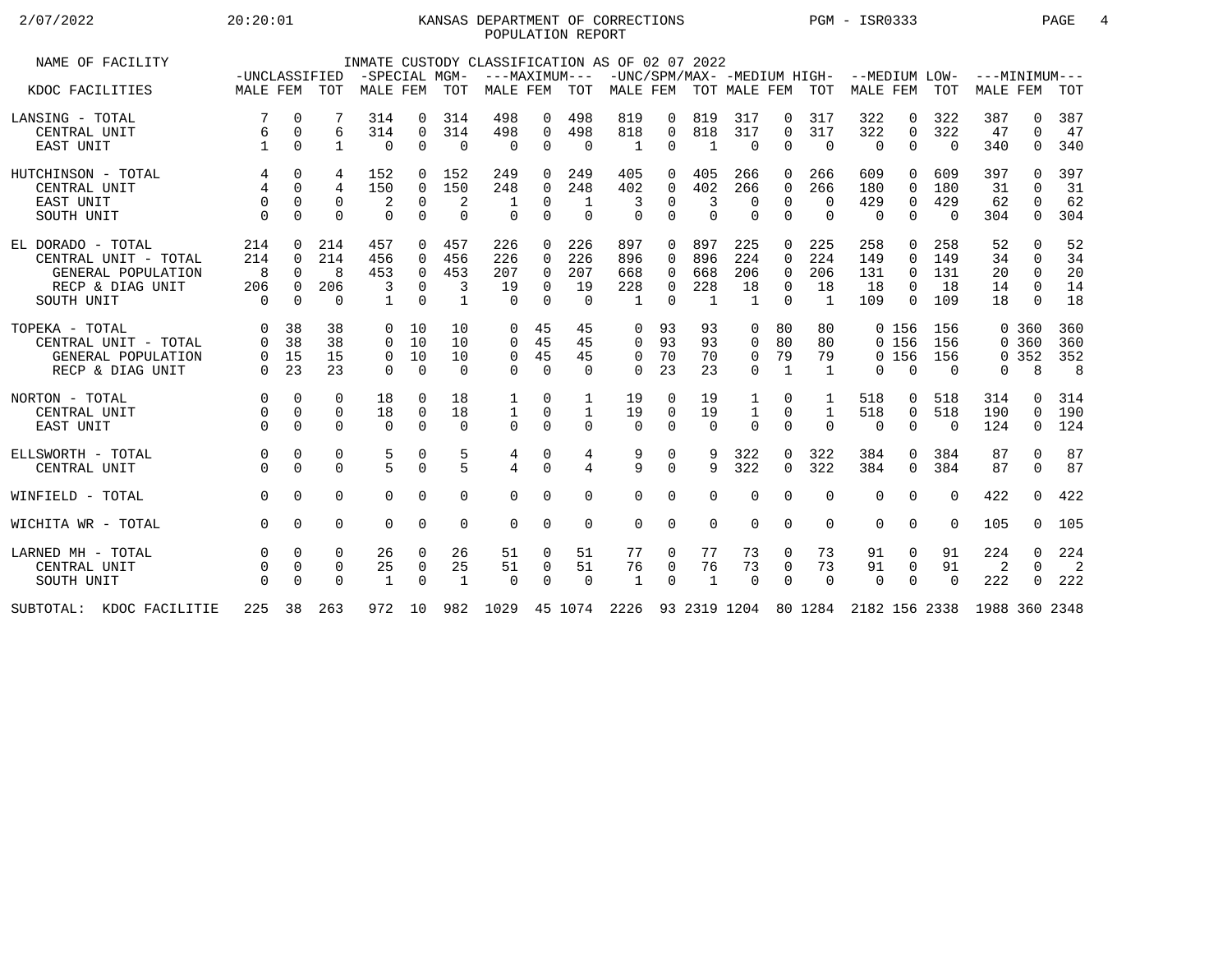| 2/07/2022                   | 20:20:01                  |          |          |                           |                |          |                           |                         | POPULATION REPORT | KANSAS DEPARTMENT OF CORRECTIONS               |             |                |              |                |          | PGM - ISR0333             |          |          |                           |          | PAGE       | $\mathbf{b}$ |
|-----------------------------|---------------------------|----------|----------|---------------------------|----------------|----------|---------------------------|-------------------------|-------------------|------------------------------------------------|-------------|----------------|--------------|----------------|----------|---------------------------|----------|----------|---------------------------|----------|------------|--------------|
| NAME OF FACILITY            |                           |          |          |                           |                |          |                           |                         |                   | INMATE CUSTODY CLASSIFICATION AS OF 02 07 2022 |             |                |              |                |          |                           |          |          |                           |          |            |              |
| NON-KDOC FACILITIES         | -UNCLASSIFIED<br>MALE FEM |          | TOT      | -SPECIAL MGM-<br>MALE FEM |                | TOT      | ---MAXIMUM---<br>MALE FEM |                         | TOT               | -UNC/SPM/MAX- -MEDIUM HIGH-<br>MALE FEM        |             |                | TOT MALE FEM |                | TOT      | --MEDIUM LOW-<br>MALE FEM |          | TOT      | ---MINIMUM---<br>MALE FEM |          | TOT        |              |
| LARNED STATE HOSPITAL       | 0                         | $\Omega$ | $\Omega$ | $\Omega$                  | $\overline{0}$ | $\Omega$ | $\Omega$                  | $\overline{\mathbf{3}}$ | 3                 |                                                | $0 \quad 3$ | $\overline{3}$ | $\Omega$     | $\cap$         | $\Omega$ | $\Omega$                  | $\Omega$ | $\Omega$ | $\Omega$                  | $\Omega$ | $\bigcirc$ |              |
| JO CTY RESIDENTIAL CEN      | $\Omega$                  | $\Omega$ | $\Omega$ | $\Omega$                  | $\bigcirc$     | $\Omega$ | $\Omega$                  | $\overline{0}$          | $\Omega$          |                                                | $0 \quad 0$ | $\Omega$       | $\Omega$     | $\overline{0}$ | $\Omega$ | $\Omega$                  | . റ      | $\Omega$ | 4                         | $\Omega$ | -4         |              |
| SUBTOTAL:<br>NON-KDOC       | $\Omega$                  | $\Omega$ | $\Omega$ | $\Omega$                  | $\overline{0}$ | $\Omega$ | $\Omega$                  | $\overline{3}$          | 3                 |                                                | $0 \quad 3$ | -3             | $\Omega$     | $\bigcap$      | $\Omega$ | $\Omega$                  | . റ      | $\Omega$ | 4                         | $\Omega$ | 4          |              |
| TOTAL:<br>KDOC AND NON-KDOC | 225                       | 38       | 263      | 972                       | 10             | 982      | 1029                      | 48                      | 1077              | 2226                                           |             | 96 2322 1204   |              | 80             | 1284     | 2182 156 2338             |          |          | 1992 360 2352             |          |            |              |

#### SPECIAL MANAGEMENT AND INFIRMARY INMATESSPECIAL MANAGEMENT(DISTRIBUTIONS)

| LOCATION                           |     |                 |     |          |                  |             |          |                 |          |          |             |          |          | INMATES      |          |
|------------------------------------|-----|-----------------|-----|----------|------------------|-------------|----------|-----------------|----------|----------|-------------|----------|----------|--------------|----------|
|                                    |     | ALL SPECIAL MGM |     |          | DISC SEGREGATION |             |          | PROTEC. CUSTODY |          | ADMIN    | SEGREGATION |          |          | IN INFIRMARY |          |
| KDOC FACILITIES                    |     | MALE FEMALE TOT |     | MALE     | FEMALE TOT       |             |          | MALE FEMALE TOT |          |          | MALE FEMALE | TOT      | MALE     | FEMALE       | TOT      |
| LANSING CORRECTIONAL FACILITY      | 314 | $\Omega$        | 314 | 17       | 0                | 17          | 4        | 0               | 4        | 292      | $\Omega$    | 292      | $\Omega$ | 0            | $\Omega$ |
| HUTCHINSON CORRECTIONAL FACILITY   | 152 |                 | 152 | 22       | $\Omega$         | 22          | $\Omega$ | 0               | 0        | 130      | 0           | 130      | 8        | $\mathbf 0$  | 8        |
| EL DORADO CORRECTIONAL FACILITY    | 457 | $\Omega$        | 457 | 8        | 0                | 8           | 6        | 0               | 6        | 443      | 0           | 443      | 15       | $\mathbf 0$  | 15       |
| TOPEKA CORRECTIONAL FACILITY       | 0   | 10              | 10  | 0        | 0                | $\Omega$    | $\Omega$ | 0               | $\Omega$ | $\Omega$ | 10          | 10       | $\Omega$ | $\Omega$     | $\Omega$ |
| NORTON CORRECTIONAL FACILITY       | 18  | $\Omega$        | 18  | 0        |                  | $\Omega$    |          | $\Omega$        |          | 17       | $\Omega$    | 17       | $\cap$   | 0            | $\Omega$ |
| ELLSWORTH CORRECTIONAL FACILITY    | 5   | $\Omega$        | 5   |          |                  | $\Omega$    | $\Omega$ | 0               | $\Omega$ | 5.       | $\Omega$    | 5        |          | $\mathbf 0$  | $\Omega$ |
| CORRECTIONAL FACILITY<br>WINFIELD  | 0   | $\Omega$        | 0   | $\Omega$ | $\Omega$         | $\mathbf 0$ | 0        | 0               | $\Omega$ | 0        | $\Omega$    | $\Omega$ | $\Omega$ | $\mathbf 0$  | $\Omega$ |
| WICHITA CORRECTIONAL FACILITY      | 0   | $\Omega$        | 0   | $\Omega$ | 0                | $\Omega$    | $\Omega$ | $\Omega$        | $\Omega$ | 0        | $\Omega$    | $\Omega$ | $\Omega$ | $\Omega$     | $\Omega$ |
| CORRECTIONAL MH FACILITY<br>LARNED | 26  | $\Omega$        | 26  | 16       | 0                | 16          | $\Omega$ | $\Omega$        | $\Omega$ | 10       | $\Omega$    | 10       | $\cap$   | $\Omega$     | $\Omega$ |
| TOTAL KDOC FACILITIES              | 972 | 10              | 982 | 63       |                  | 63          | 11       | 0               | 11       | 897      | 10          | 907      | 23       | 0            | 23       |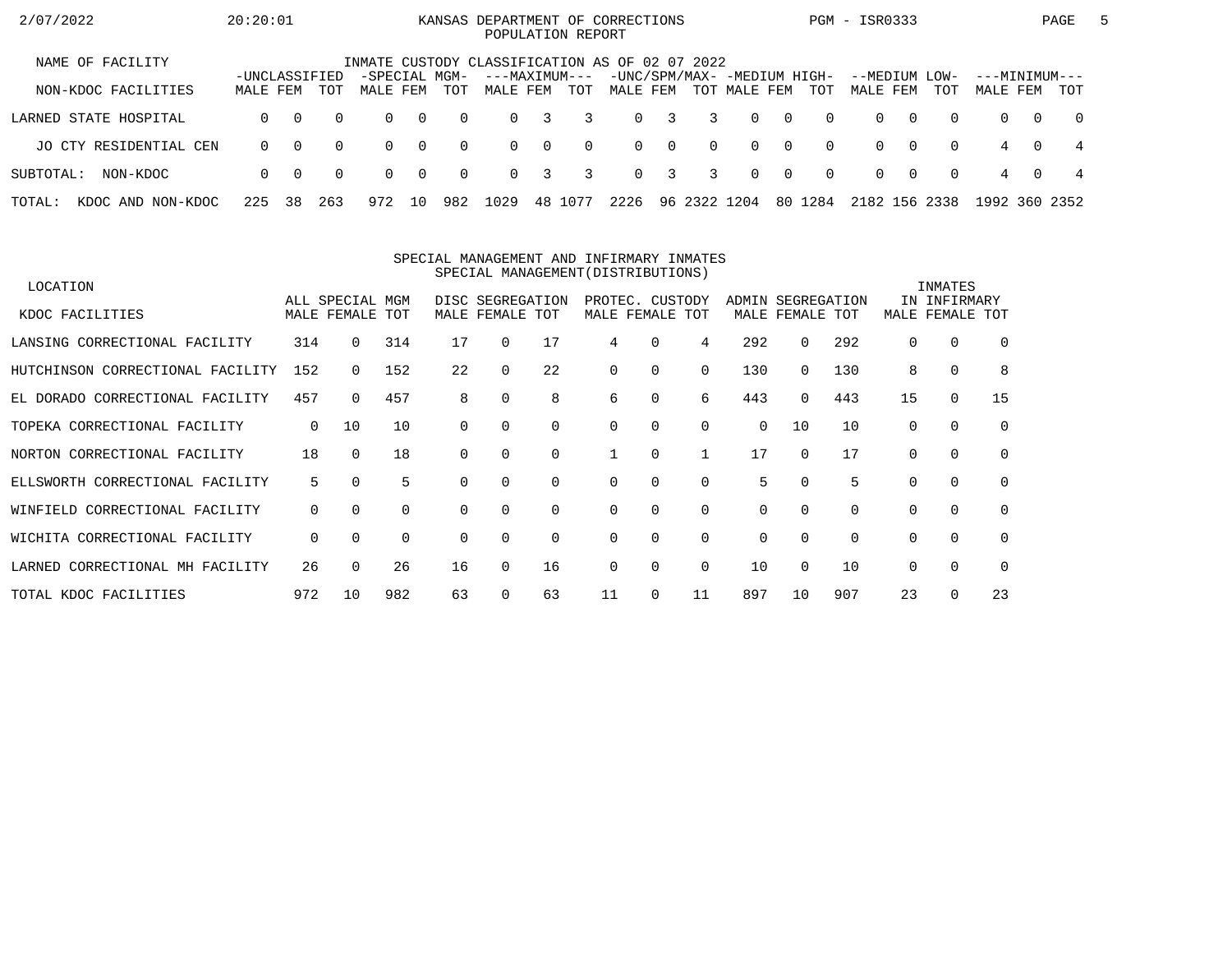2/07/2022 20:20:01 KANSAS DEPARTMENT OF CORRECTIONS PGM - ISR0333 PAGE 6 POPULATION REPORT

## DISTRIBUTION OF IN-STATE PAROLE CASELOAD BY LEVEL OF SUPERVISION

|                                                                                                                                                                                                                                   |                                                                                     | ALL LEVELS                                                                                      | MALE FEMALE TOT MALE FEMALE TOT                                           |                                                                                | HIGH                                                                                      |                                                                                                     | MALE FEMALE TOT                                                                     | CLOSE/MODERATE                                                                               |                                                                               | MALE FEMALE TOT                                                                    |                                                                                                        | MODERATE/LOW-MOD                                                            | MALE FEMALE TOT                                                                                      | <b>LOW</b>                                                                                   |                                                                                               |                                                                                | UNCLASSIFIED<br>MALE FEMALE TOT                                                                         |                                                                                           |
|-----------------------------------------------------------------------------------------------------------------------------------------------------------------------------------------------------------------------------------|-------------------------------------------------------------------------------------|-------------------------------------------------------------------------------------------------|---------------------------------------------------------------------------|--------------------------------------------------------------------------------|-------------------------------------------------------------------------------------------|-----------------------------------------------------------------------------------------------------|-------------------------------------------------------------------------------------|----------------------------------------------------------------------------------------------|-------------------------------------------------------------------------------|------------------------------------------------------------------------------------|--------------------------------------------------------------------------------------------------------|-----------------------------------------------------------------------------|------------------------------------------------------------------------------------------------------|----------------------------------------------------------------------------------------------|-----------------------------------------------------------------------------------------------|--------------------------------------------------------------------------------|---------------------------------------------------------------------------------------------------------|-------------------------------------------------------------------------------------------|
| NORTHERN REGION TOTAL<br>KANSAS CITY TOTAL<br><b>OTHER</b><br>KANSAS OFFENDERS<br>COMPACT PAROLE<br>ON SUPERVISION<br>PENDING INVEST<br>WAIT RPT INSTR<br>COMPACT PROBATION<br>ON SUPERVISION<br>PENDING INVEST<br>WAIT RPT INSTR | 2375<br>584<br>584<br>372<br>87<br>66<br>20<br>$\mathbf{1}$<br>125<br>94<br>7<br>24 | 407<br>82<br>82<br>41<br>6<br>$\overline{2}$<br>4<br>$\Omega$<br>35<br>22<br>$\mathbf{1}$<br>12 | 2782<br>666<br>666<br>413<br>93<br>68<br>24<br>1<br>160<br>116<br>8<br>36 | 191<br>37<br>37<br>31<br>4<br>3<br>1<br>0<br>2<br>2<br>$\Omega$<br>$\mathbf 0$ | 24<br>2<br>2<br>1<br>0<br>O<br>0<br>$\Omega$<br>1<br>$\mathbf{1}$<br>$\Omega$<br>$\Omega$ | 215<br>39<br>39<br>32<br>4<br>3<br>1<br>$\mathbf 0$<br>3<br>3<br>$\Omega$<br>$\Omega$               | 996<br>254<br>254<br>179<br>33<br>28<br>5<br>$\Omega$<br>42<br>31<br>4<br>7         | 137<br>24<br>24<br>13<br>3<br>1<br>2<br>$\Omega$<br>8<br>5<br>$\Omega$<br>3                  | 1133<br>278<br>278<br>192<br>36<br>29<br>7<br>$\Omega$<br>50<br>36<br>4<br>10 | 596<br>210<br>210<br>118<br>35<br>32<br>3<br>$\Omega$<br>57<br>54<br>$\Omega$<br>3 | 108<br>37<br>37<br>17<br>$\mathbf{1}$<br>1<br>$\mathbf 0$<br>$\Omega$<br>19<br>15<br>$\mathbf{1}$<br>3 | 704<br>247<br>247<br>135<br>36<br>33<br>3<br>$\Omega$<br>76<br>69<br>1<br>6 | 338<br>24<br>24<br>14<br>$\mathbf{1}$<br>1<br>$\mathbf 0$<br>$\Omega$<br>9<br>4<br>$\mathbf{1}$<br>4 | 88<br>7<br>7<br>3<br>$\mathbf 0$<br>$\Omega$<br>0<br>0<br>4<br>$\mathbf{1}$<br>$\Omega$<br>3 | 426<br>31<br>31<br>17<br>$\mathbf 1$<br>1<br>$\Omega$<br>$\Omega$<br>13<br>5<br>1<br>7        | 254<br>59<br>59<br>30<br>14<br>2<br>11<br>1<br>15<br>3<br>2<br>10              | 50<br>12<br>12<br>7<br>2<br>$\Omega$<br>2<br>$\Omega$<br>3<br>0<br>$\Omega$<br>3                        | 304<br>71<br>71<br>37<br>16<br>2<br>13<br>$\mathbf{1}$<br>18<br>3<br>$\overline{a}$<br>13 |
| TOPEKA TOTAL<br>OTHER<br>KANSAS OFFENDERS<br>COMPACT PAROLE<br>ON SUPERVISION<br>PENDING INVEST<br>COMPACT PROBATION<br>ON SUPERVISION<br>PENDING INVEST<br>WAIT RPT INSTR                                                        | 299<br>299<br>253<br>19<br>11<br>8<br>27<br>16<br>2<br>9                            | 56<br>56<br>46<br>1<br>1<br>$\Omega$<br>9                                                       | 355<br>355<br>299<br>20<br>12<br>8<br>36<br>21<br>4<br>11                 | 35<br>35<br>31<br>2<br>2<br>0<br>2<br>1<br>0<br>1                              | 6<br>6<br>4<br>O<br>0<br>$\Omega$<br>2<br>$\overline{a}$<br>$\Omega$<br>$\Omega$          | 41<br>41<br>35<br>2<br>2<br>$\Omega$<br>4<br>3<br>$\Omega$<br>$\mathbf{1}$                          | 201<br>201<br>173<br>13<br>8<br>5<br>15<br>12<br>1<br>$\overline{2}$                | 31<br>31<br>27<br>$\Omega$<br>0<br>$\Omega$<br>4<br>$\mathbf 1$<br>2<br>$\mathbf 1$          | 232<br>232<br>200<br>13<br>8<br>5<br>19<br>13<br>3<br>3                       | 33<br>33<br>29<br>1<br>1<br>$\Omega$<br>3<br>$\mathbf 0$<br>$\Omega$<br>3          | 12<br>12<br>10<br>1<br>$\mathbf{1}$<br>$\Omega$<br>1<br>$\mathbf{1}$<br>$\Omega$<br>$\Omega$           | 45<br>45<br>39<br>2<br>2<br>$\Omega$<br>4<br>$\mathbf{1}$<br>$\Omega$<br>3  | 11<br>11<br>6<br>$\Omega$<br>$\Omega$<br>$\Omega$<br>5<br>3<br>$\mathbf{1}$<br>$\mathbf{1}$          | 2<br>2<br>$\mathbf{1}$<br>0<br>0<br>$\Omega$<br>1<br>$\mathbf{1}$<br>$\Omega$<br>$\Omega$    | 13<br>13<br>7<br>$\Omega$<br>$\Omega$<br>$\Omega$<br>6<br>$\overline{4}$<br>1<br>$\mathbf{1}$ | 19<br>19<br>14<br>3<br>$\Omega$<br>3<br>2<br>$\Omega$<br>$\Omega$<br>2         | 5<br>5<br>4<br>$\Omega$<br>0<br>O<br>1<br>0<br>$\Omega$<br>$\mathbf{1}$                                 | 24<br>24<br>18<br>3<br>$\Omega$<br>3<br>3<br>$\Omega$<br>$\Omega$<br>3                    |
| OLATHE TOTAL<br><b>OTHER</b><br>KANSAS OFFENDERS<br>COMPACT PAROLE<br>ON SUPERVISION<br>PENDING INVEST<br>WAIT RPT INSTR<br>COMPACT PROBATION<br>ON SUPERVISION<br>PENDING INVEST<br>WAIT RPT INSTR                               | 565<br>565<br>332<br>63<br>45<br>16<br>$\overline{2}$<br>170<br>123<br>10<br>37     | 133<br>133<br>56<br>15<br>13<br>1<br>$\mathbf 1$<br>62<br>51<br>$\Omega$<br>11                  | 698<br>698<br>388<br>78<br>58<br>17<br>3<br>232<br>174<br>10<br>48        | 26<br>26<br>25<br>0<br>0<br>0<br>0<br>1<br>1<br>$\mathbf 0$<br>$\Omega$        | 6<br>6<br>6<br>$\Omega$<br>$\Omega$<br>0<br>0<br>O<br>$\Omega$<br>$\Omega$<br>$\Omega$    | 32<br>32<br>31<br>$\Omega$<br>$\Omega$<br>$\Omega$<br>$\Omega$<br>1<br>1<br>$\mathbf 0$<br>$\Omega$ | 128<br>128<br>86<br>14<br>10<br>4<br>$\mathbf 0$<br>28<br>22<br>$\overline{2}$<br>4 | 28<br>28<br>20<br>2<br>$\overline{2}$<br>$\Omega$<br>0<br>6<br>5<br>$\Omega$<br>$\mathbf{1}$ | 156<br>156<br>106<br>16<br>12<br>4<br>$\mathbf 0$<br>34<br>27<br>2<br>5       | 68<br>68<br>47<br>8<br>7<br>0<br>1<br>13<br>9<br>$\mathbf 0$<br>4                  | 13<br>13<br>9<br>2<br>2<br>0<br>$\mathbf 0$<br>$\overline{2}$<br>2<br>$\mathbf 0$<br>$\Omega$          | 81<br>81<br>56<br>10<br>9<br>$\Omega$<br>$\mathbf 1$<br>15<br>11<br>0<br>4  | 273<br>273<br>136<br>29<br>27<br>1<br>1<br>108<br>90<br>1<br>17                                      | 72<br>72<br>13<br>9<br>8<br>1<br>$\Omega$<br>50<br>43<br>$\overline{0}$<br>7                 | 345<br>345<br>149<br>38<br>35<br>2<br>$\mathbf{1}$<br>158<br>133<br>$\mathbf{1}$<br>24        | 70<br>70<br>38<br>12<br>$\mathbf 1$<br>11<br>$\mathbf 0$<br>20<br>1<br>7<br>12 | 14<br>14<br>8<br>2<br>$\mathbf{1}$<br>0<br>$\mathbf{1}$<br>4<br>1<br>$\Omega$<br>3                      | 84<br>84<br>46<br>14<br>2<br>11<br>$\mathbf{1}$<br>24<br>2<br>7<br>15                     |
| LANSING<br>KANSAS OFFENDERS<br>COMPACT PAROLE<br>ON SUPERVISION<br>PENDING INVEST<br>WAIT RPT INSTR<br>COMPACT PROBATION<br>ON SUPERVISION<br>PENDING INVEST<br>WAIT RPT INSTR                                                    | 255<br>178<br>41<br>28<br>12<br>1<br>36<br>24<br>4<br>8                             | 40<br>21<br>2<br>$\mathbf 1$<br>$\Omega$<br>$\mathbf{1}$<br>17<br>9<br>3<br>5                   | 295<br>199<br>43<br>29<br>12<br>$\overline{2}$<br>53<br>33<br>7<br>13     | 11<br>10<br>0<br>$\mathbf 0$<br>0<br>0<br>1<br>1<br>$\mathbf 0$<br>0           | 1<br>$\mathbf{1}$<br>$\Omega$<br>0<br>$\Omega$<br>0<br>0<br>$\Omega$<br>$\Omega$<br>0     | 12<br>11<br>$\Omega$<br>$\Omega$<br>$\Omega$<br>$\mathbf 0$<br>1<br>1<br>$\Omega$<br>$\mathbf 0$    | 46<br>33<br>4<br>2<br>1<br>1<br>9<br>4<br>3<br>$\overline{a}$                       | 4<br>2<br>$\Omega$<br>$\Omega$<br>$\Omega$<br>$\Omega$<br>2<br>1<br>1<br>$\mathbf 0$         | 50<br>35<br>4<br>2<br>1<br>$\mathbf{1}$<br>11<br>5<br>4<br>2                  | 165<br>119<br>28<br>25<br>3<br>$\overline{0}$<br>18<br>17<br>$\overline{0}$<br>1   | 24<br>14<br>1<br>$\mathbf{1}$<br>0<br>$\mathbf 0$<br>9<br>7<br>$\Omega$<br>$\overline{2}$              | 189<br>133<br>29<br>26<br>3<br>$\mathbf 0$<br>27<br>24<br>$\Omega$<br>3     | 12<br>6<br>2<br>$\mathbf{1}$<br>1<br>$\mathbf 0$<br>4<br>2<br>$\Omega$<br>2                          | 2<br>$\Omega$<br>$\Omega$<br>$\mathbf 0$<br>$\Omega$<br>$\mathbf 0$<br>2<br>0<br>0<br>2      | 14<br>6<br>2<br>1<br>1<br>$\Omega$<br>6<br>$\mathcal{D}$<br>$\Omega$<br>4                     | 21<br>10<br>7<br>$\Omega$<br>7<br>$\Omega$<br>4<br>$\Omega$<br>1<br>3          | 9<br>4<br>$\mathbf{1}$<br>0<br>O<br>$\mathbf{1}$<br>4<br>$\mathbf{1}$<br>$\overline{2}$<br>$\mathbf{1}$ | 30<br>14<br>8<br>$\Omega$<br>1<br>8<br>3<br>4                                             |
| ATCHISON<br>KANSAS OFFENDERS<br>COMPACT PAROLE<br>ON SUPERVISION<br>PENDING INVEST                                                                                                                                                | 50<br>28<br>9<br>6                                                                  | 5<br>$\mathbf 1$<br>$\mathfrak{D}$<br>$\Omega$<br>2                                             | 55<br>29<br>11<br>3<br>8                                                  | 6<br>6<br>0<br>$\mathbf 0$<br>$\Omega$                                         | 2<br>1<br>$\mathbf{1}$<br>$\Omega$<br>-1                                                  | 8<br>7<br>1<br>$\Omega$<br>1                                                                        | 24<br>15<br>4<br>3<br>$\mathbf{1}$                                                  | 2<br>$\mathbf 0$<br>1<br>$\Omega$<br>1                                                       | 26<br>15<br>5<br>3<br>2                                                       | 10<br>6<br>$\Omega$<br>0<br>$\Omega$                                               | $\mathbf 1$<br>$\mathbf 0$<br>$\Omega$<br>$\Omega$<br>$\Omega$                                         | 11<br>6<br>$\Omega$<br>$\Omega$<br>$\Omega$                                 | 1<br>1<br>$\Omega$<br>$\Omega$<br>$\Omega$                                                           | $\Omega$<br>$\Omega$<br>$\Omega$<br>$\Omega$<br>$\Omega$                                     | 1<br>$\mathbf{1}$<br>$\Omega$<br>$\Omega$<br>$\Omega$                                         | 9<br>$\Omega$<br>5<br>$\Omega$<br>5                                            | 0<br>0<br>O<br>0<br>$\Omega$                                                                            | 9<br>$\Omega$<br>5<br>$\Omega$<br>5                                                       |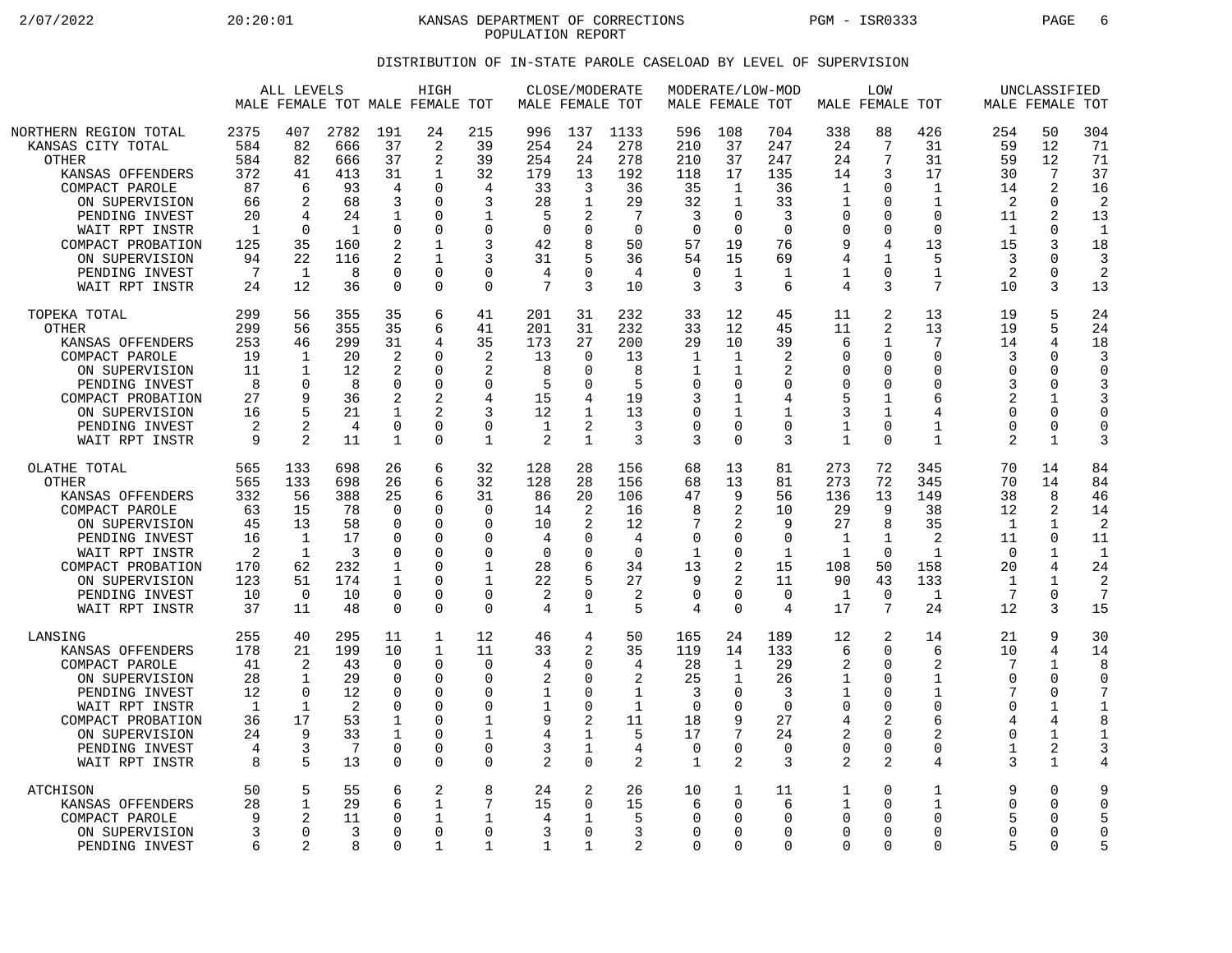2/07/2022 20:20:01 KANSAS DEPARTMENT OF CORRECTIONS PGM - ISR0333 PAGE 7 POPULATION REPORT

## DISTRIBUTION OF IN-STATE PAROLE CASELOAD BY LEVEL OF SUPERVISION

|                                                                                                                                                                                   |                                                                                      | ALL LEVELS                                                                        |                                                                                   |                                                                                                            | HIGH<br>MALE FEMALE TOT MALE FEMALE TOT                          |                                                                                       | MALE FEMALE TOT                                    | <b>CLOSE/MODERATE</b>                                                                           |                                                                        | MODERATE/LOW-MOD<br>MALE FEMALE TOT                                                      |                                                                                                  |                                                                                        | MALE FEMALE TOT                                                                         | LOW                                                                                                           |                                                                                                               |                                                                                            | UNCLASSIFIED<br>MALE FEMALE TOT                                                         |                                                                                                                        |
|-----------------------------------------------------------------------------------------------------------------------------------------------------------------------------------|--------------------------------------------------------------------------------------|-----------------------------------------------------------------------------------|-----------------------------------------------------------------------------------|------------------------------------------------------------------------------------------------------------|------------------------------------------------------------------|---------------------------------------------------------------------------------------|----------------------------------------------------|-------------------------------------------------------------------------------------------------|------------------------------------------------------------------------|------------------------------------------------------------------------------------------|--------------------------------------------------------------------------------------------------|----------------------------------------------------------------------------------------|-----------------------------------------------------------------------------------------|---------------------------------------------------------------------------------------------------------------|---------------------------------------------------------------------------------------------------------------|--------------------------------------------------------------------------------------------|-----------------------------------------------------------------------------------------|------------------------------------------------------------------------------------------------------------------------|
| COMPACT PROBATION                                                                                                                                                                 | 13                                                                                   | 2                                                                                 | 15                                                                                | $\mathbf 0$                                                                                                | 0                                                                | $\mathbf 0$                                                                           | 5                                                  | 1                                                                                               | 6                                                                      | 4                                                                                        | 1                                                                                                | 5                                                                                      | $\mathbf 0$                                                                             | $\mathbf 0$                                                                                                   | 0                                                                                                             | 4                                                                                          | 0                                                                                       | 4                                                                                                                      |
| ON SUPERVISION                                                                                                                                                                    | 9                                                                                    | 2                                                                                 | 11                                                                                | $\overline{0}$                                                                                             | 0                                                                | $\Omega$                                                                              | 5                                                  | 1                                                                                               | 6                                                                      | 3                                                                                        | 1                                                                                                | 4                                                                                      | 0                                                                                       | $\Omega$                                                                                                      | $\Omega$                                                                                                      | $\mathbf{1}$                                                                               | $\mathbf 0$                                                                             | $\mathbf{1}$                                                                                                           |
| PENDING INVEST                                                                                                                                                                    | $\mathbf{1}$                                                                         | $\mathbf 0$                                                                       | 1                                                                                 | $\mathbf 0$                                                                                                | 0                                                                | 0                                                                                     | $\mathbf 0$                                        | $\mathbf 0$                                                                                     | $\Omega$                                                               | 1                                                                                        | $\mathbf 0$                                                                                      | 1                                                                                      | 0                                                                                       | $\Omega$                                                                                                      | 0                                                                                                             | $\Omega$                                                                                   | 0                                                                                       | $\mathbf 0$                                                                                                            |
| WAIT RPT INSTR                                                                                                                                                                    | 3                                                                                    | $\Omega$                                                                          | 3                                                                                 | $\Omega$                                                                                                   | 0                                                                | $\Omega$                                                                              | $\Omega$                                           | $\Omega$                                                                                        | $\Omega$                                                               | $\Omega$                                                                                 | $\Omega$                                                                                         | $\Omega$                                                                               | $\Omega$                                                                                | $\Omega$                                                                                                      | 0                                                                                                             | 3                                                                                          | $\Omega$                                                                                | 3                                                                                                                      |
| <b>LAWRENCE</b>                                                                                                                                                                   | 89                                                                                   | 13                                                                                | 102                                                                               | 7                                                                                                          | 0                                                                | 7                                                                                     | 52                                                 | 4                                                                                               | 56                                                                     | 17                                                                                       | 7                                                                                                | 24                                                                                     | $\mathbf{1}$                                                                            | $\mathbf{1}$                                                                                                  | $\overline{a}$                                                                                                | 12                                                                                         | 1                                                                                       | 13                                                                                                                     |
| KANSAS OFFENDERS                                                                                                                                                                  | 68                                                                                   | 7                                                                                 | 75                                                                                | 7                                                                                                          | 0                                                                | 7                                                                                     | 38                                                 | 1                                                                                               | 39                                                                     | 13                                                                                       | 4                                                                                                | 17                                                                                     | 0                                                                                       | 1                                                                                                             | 1                                                                                                             | 10                                                                                         | 1                                                                                       | 11                                                                                                                     |
| COMPACT PAROLE                                                                                                                                                                    | 7                                                                                    | 3                                                                                 | 10                                                                                | $\mathbf 0$                                                                                                | 0                                                                | $\Omega$                                                                              | 5                                                  | 1                                                                                               | 6                                                                      | 1                                                                                        | 2                                                                                                | 3                                                                                      | 0                                                                                       | $\Omega$                                                                                                      | 0                                                                                                             | $\mathbf 1$                                                                                | $\mathbf 0$                                                                             | $\mathbf{1}$                                                                                                           |
| ON SUPERVISION                                                                                                                                                                    | 6                                                                                    | 3                                                                                 | 9                                                                                 | $\Omega$                                                                                                   | 0                                                                | $\Omega$                                                                              | 4                                                  | 1                                                                                               | 5                                                                      | 1                                                                                        | 2                                                                                                | 3                                                                                      | $\Omega$                                                                                | $\Omega$                                                                                                      | $\Omega$                                                                                                      | 1                                                                                          | $\Omega$                                                                                | $\mathbf{1}$                                                                                                           |
| PENDING INVEST                                                                                                                                                                    | $\mathbf{1}$                                                                         | $\mathbf 0$                                                                       | $\mathbf{1}$                                                                      | 0                                                                                                          | 0                                                                | 0                                                                                     | 1                                                  | 0                                                                                               | $\mathbf 1$                                                            | 0                                                                                        | 0                                                                                                | 0                                                                                      | 0                                                                                       | $\Omega$                                                                                                      | $\Omega$                                                                                                      | $\Omega$                                                                                   | 0                                                                                       | $\mathbf 0$                                                                                                            |
| COMPACT PROBATION                                                                                                                                                                 | 14                                                                                   | 3                                                                                 | 17                                                                                | $\Omega$                                                                                                   | 0                                                                | $\Omega$                                                                              | 9                                                  | $\overline{2}$                                                                                  | 11                                                                     | 3                                                                                        | 1                                                                                                | 4                                                                                      | 1                                                                                       | $\Omega$                                                                                                      | 1                                                                                                             | 1                                                                                          | 0                                                                                       | $\mathbf{1}$                                                                                                           |
| ON SUPERVISION                                                                                                                                                                    | 10                                                                                   | 3                                                                                 | 13                                                                                | $\Omega$                                                                                                   | $\Omega$                                                         | $\Omega$                                                                              | 6                                                  | 2                                                                                               | 8                                                                      | 3                                                                                        | 1                                                                                                | 4                                                                                      | $\mathbf{1}$                                                                            | ∩                                                                                                             | 1                                                                                                             | ∩                                                                                          | 0                                                                                       | $\Omega$                                                                                                               |
| PENDING INVEST                                                                                                                                                                    | 1                                                                                    | $\mathbf 0$                                                                       | 1                                                                                 | $\mathbf 0$                                                                                                | 0                                                                | $\mathbf 0$                                                                           | 1                                                  | $\mathbf 0$                                                                                     | $\mathbf{1}$                                                           | $\mathbf 0$                                                                              | 0                                                                                                | 0                                                                                      | $\mathbf 0$                                                                             | $\Omega$                                                                                                      | 0                                                                                                             | $\Omega$                                                                                   | 0                                                                                       | $\mathbf 0$                                                                                                            |
| WAIT RPT INSTR                                                                                                                                                                    | 3                                                                                    | $\Omega$                                                                          | 3                                                                                 | $\Omega$                                                                                                   | 0                                                                | $\Omega$                                                                              | 2                                                  | $\Omega$                                                                                        | $\overline{2}$                                                         | $\Omega$                                                                                 | $\Omega$                                                                                         | $\Omega$                                                                               | $\Omega$                                                                                | $\Omega$                                                                                                      | 0                                                                                                             | $\mathbf{1}$                                                                               | $\Omega$                                                                                | $\mathbf{1}$                                                                                                           |
| SALINA                                                                                                                                                                            | 183                                                                                  | 28                                                                                | 211                                                                               | 16                                                                                                         | 1                                                                | 17                                                                                    | 121                                                | 18                                                                                              | 139                                                                    | 28                                                                                       | 4                                                                                                | 32                                                                                     | 5                                                                                       | $\Omega$                                                                                                      | 5                                                                                                             | 13                                                                                         | 5                                                                                       | 18                                                                                                                     |
| KANSAS OFFENDERS                                                                                                                                                                  | 163                                                                                  | 17                                                                                | 180                                                                               | 14                                                                                                         | $\mathbf{1}$                                                     | 15                                                                                    | 109                                                | 10                                                                                              | 119                                                                    | 26                                                                                       | 3                                                                                                | 29                                                                                     | 3                                                                                       | $\Omega$                                                                                                      | 3                                                                                                             | 11                                                                                         | 3                                                                                       | 14                                                                                                                     |
| COMPACT PAROLE                                                                                                                                                                    | 8                                                                                    | $\overline{2}$                                                                    | 10                                                                                | $\overline{2}$                                                                                             | 0                                                                | 2                                                                                     | 4                                                  | 1                                                                                               | 5                                                                      | 0                                                                                        | $\Omega$                                                                                         | $\Omega$                                                                               | 0                                                                                       | $\Omega$                                                                                                      | 0                                                                                                             | 2                                                                                          | 1                                                                                       | 3                                                                                                                      |
| ON SUPERVISION                                                                                                                                                                    | 4                                                                                    | 1                                                                                 | 5                                                                                 | $\mathbf 1$                                                                                                | 0                                                                | 1                                                                                     | 2                                                  | 1                                                                                               | 3                                                                      | $\mathbf 0$                                                                              | 0                                                                                                | 0                                                                                      | $\mathbf 0$                                                                             | $\Omega$                                                                                                      | $\Omega$                                                                                                      | $\mathbf{1}$                                                                               | $\mathbf 0$                                                                             | $1\,$                                                                                                                  |
| PENDING INVEST                                                                                                                                                                    | 4                                                                                    | 1                                                                                 | 5                                                                                 | $\mathbf{1}$                                                                                               | 0                                                                | 1                                                                                     | 2                                                  | 0                                                                                               | $\overline{c}$                                                         | 0                                                                                        | O                                                                                                | 0                                                                                      | 0                                                                                       | $\Omega$                                                                                                      | $\Omega$                                                                                                      | 1                                                                                          | 1                                                                                       | $\overline{2}$                                                                                                         |
| COMPACT PROBATION                                                                                                                                                                 | 12                                                                                   | 9                                                                                 | 21                                                                                | $\mathbf 0$                                                                                                | 0                                                                | $\Omega$                                                                              | 8                                                  | 7                                                                                               | 15                                                                     | 2                                                                                        | 1                                                                                                | 3                                                                                      | 2                                                                                       | $\Omega$                                                                                                      | $\mathfrak{D}$                                                                                                | $\Omega$                                                                                   | $\mathbf{1}$                                                                            | $\mathbf{1}$                                                                                                           |
| ON SUPERVISION                                                                                                                                                                    | 7                                                                                    | 6                                                                                 | 13                                                                                | $\Omega$                                                                                                   | $\Omega$                                                         | $\Omega$                                                                              | 4                                                  | 4                                                                                               | 8                                                                      | 2                                                                                        | $\mathbf{1}$                                                                                     | 3                                                                                      | $\mathbf{1}$                                                                            | $\Omega$                                                                                                      | $\mathbf{1}$                                                                                                  | $\Omega$                                                                                   | $\mathbf{1}$                                                                            | $1\,$                                                                                                                  |
| PENDING INVEST                                                                                                                                                                    | 1                                                                                    | 1                                                                                 | 2                                                                                 | 0                                                                                                          | 0                                                                | 0                                                                                     | 1                                                  | 1                                                                                               | 2                                                                      | 0                                                                                        | $\Omega$                                                                                         | $\Omega$                                                                               | 0                                                                                       | $\Omega$                                                                                                      | 0                                                                                                             | $\Omega$                                                                                   | 0                                                                                       | 0                                                                                                                      |
| WAIT RPT INSTR                                                                                                                                                                    | 4                                                                                    | 2                                                                                 | 6                                                                                 | $\Omega$                                                                                                   | 0                                                                | $\mathbf 0$                                                                           | 3                                                  | 2                                                                                               | 5                                                                      | $\overline{0}$                                                                           | $\Omega$                                                                                         | $\Omega$                                                                               | $\mathbf{1}$                                                                            | $\Omega$                                                                                                      | $\mathbf{1}$                                                                                                  | $\Omega$                                                                                   | $\Omega$                                                                                | $\Omega$                                                                                                               |
| GREAT BEND<br>KANSAS OFFENDERS<br>COMPACT PAROLE<br>ON SUPERVISION<br>PENDING INVEST<br>WAIT RPT INSTR<br>COMPACT PROBATION<br>ON SUPERVISION<br>PENDING INVEST<br>WAIT RPT INSTR | 103<br>89<br>7<br>4<br>2<br>$\mathbf{1}$<br>7<br>4<br>$\mathbf{1}$<br>$\overline{2}$ | 5<br>4<br>0<br>0<br>0<br>$\Omega$<br>$\mathbf{1}$<br>$\mathbf 0$<br>1<br>$\Omega$ | 108<br>93<br>7<br>4<br>2<br>$\mathbf{1}$<br>8<br>$\overline{2}$<br>$\mathfrak{D}$ | 15<br>14<br>$\mathbf 1$<br>1<br>$\mathbf 0$<br>$\Omega$<br>$\Omega$<br>$\mathbf 0$<br>$\Omega$<br>$\Omega$ | $\mathbf{1}$<br>1<br>0<br>0<br>0<br>0<br>$\Omega$<br>0<br>0<br>0 | 16<br>15<br>1<br>1<br>0<br>$\Omega$<br>$\Omega$<br>0<br>$\Omega$<br>$\Omega$          | 50<br>43<br>3<br>1<br>-1<br>4<br>2<br>$\mathbf{1}$ | 3<br>2<br>$\Omega$<br>0<br>$\Omega$<br>$\Omega$<br>1<br>$\mathbf 0$<br>1<br>$\Omega$            | 53<br>45<br>3<br>1<br>1<br>$\mathbf{1}$<br>5<br>2<br>2<br>$\mathbf{1}$ | 19<br>16<br>2<br>$\overline{2}$<br>0<br>$\mathbf 0$<br>1<br>1<br>$\mathbf 0$<br>$\Omega$ | $\mathbf{1}$<br>$\mathbf{1}$<br>$\Omega$<br>O<br>U<br>O<br>U<br>$\Omega$<br>$\Omega$<br>$\Omega$ | 20<br>17<br>2<br>$\overline{2}$<br>0<br>0<br>$\mathbf{1}$<br>1<br>$\Omega$<br>$\Omega$ | 2<br>$\Omega$<br>0<br>0<br>0<br>0<br>2<br>1<br>0<br>1                                   | $\Omega$<br>$\Omega$<br>$\Omega$<br>$\Omega$<br>$\Omega$<br>$\Omega$<br>∩<br>$\Omega$<br>$\Omega$<br>$\Omega$ | 2<br>0<br>$\Omega$<br>$\Omega$<br>$\Omega$<br>$\Omega$<br>$\mathfrak{D}$<br>$\mathbf{1}$<br>0<br>$\mathbf{1}$ | 17<br>16<br>1<br>$\Omega$<br>1<br>$\Omega$<br>$\Omega$<br>$\Omega$<br>$\Omega$<br>$\Omega$ | $\mathbf 0$<br>$\Omega$<br>$\mathbf 0$<br>0<br>0<br>0<br>$\Omega$<br>0<br>0<br>$\Omega$ | 17<br>16<br>$\mathbf{1}$<br>$\Omega$<br>$\mathbf{1}$<br>$\mathbf 0$<br>$\Omega$<br>$\mathbf 0$<br>$\Omega$<br>$\Omega$ |
| JUNCTION CITY<br>KANSAS OFFENDERS<br>COMPACT PAROLE<br>ON SUPERVISION<br>PENDING INVEST<br>COMPACT PROBATION<br>ON SUPERVISION<br>PENDING INVEST<br>WAIT RPT INSTR                | 113<br>86<br>10<br>7<br>3<br>17<br>6<br>3<br>8                                       | 27<br>17<br>2<br>1<br>$\mathbf{1}$<br>8<br>5<br>1<br>2                            | 140<br>103<br>12<br>8<br>4<br>25<br>11<br>4<br>10                                 | 22<br>21<br>$\mathbf 0$<br>$\Omega$<br>$\Omega$<br>$\mathbf 1$<br>$\Omega$<br>0<br>$\mathbf{1}$            | 2<br>2<br>0<br>$\Omega$<br>0<br>$\Omega$<br>$\Omega$<br>0<br>0   | 24<br>23<br>$\mathbf 0$<br>$\Omega$<br>$\Omega$<br>1<br>$\Omega$<br>0<br>$\mathbf{1}$ | 64<br>48<br>4<br>3<br>9<br>6<br>1<br>2             | 15<br>11<br>1<br>$\mathbf 0$<br>$\mathbf 1$<br>3<br>$\mathbf{1}$<br>$\mathbf 1$<br>$\mathbf{1}$ | 79<br>59<br>8<br>4<br>4<br>12<br>7<br>2<br>3                           | 18<br>12<br>2<br>2<br>0<br>4<br>$\mathbf 0$<br>1<br>3                                    | 6<br>2<br>1<br>1<br>$\Omega$<br>3<br>2<br>0<br>$\mathbf{1}$                                      | 24<br>14<br>3<br>3<br>$\Omega$<br>7<br>2<br>1<br>4                                     | 2<br>1<br>$\mathbf 0$<br>$\Omega$<br>0<br>$\mathbf{1}$<br>$\Omega$<br>0<br>$\mathbf{1}$ | 2<br>$\Omega$<br>$\Omega$<br>$\Omega$<br>$\Omega$<br>2<br>$\overline{2}$<br>0<br>$\Omega$                     | 4<br>1<br>0<br>$\Omega$<br>0<br>3<br>2<br>0<br>$\mathbf{1}$                                                   | 7<br>4<br>1<br>1<br>$\Omega$<br>$\overline{2}$<br>$\Omega$<br>$\mathbf{1}$<br>1            | $\overline{a}$<br>2<br>0<br>0<br>$\Omega$<br>0<br>$\Omega$<br>0<br>$\Omega$             | 9<br>6<br>1<br>$\mathbf{1}$<br>$\Omega$<br>$\overline{2}$<br>$\mathbf 0$<br>1<br>$\mathbf{1}$                          |
| NW COMM CORR                                                                                                                                                                      | 111                                                                                  | 16                                                                                | 127                                                                               | 16                                                                                                         | 3                                                                | 19                                                                                    | 54                                                 | 8                                                                                               | 62                                                                     | 27                                                                                       | 3                                                                                                | 30                                                                                     | 7                                                                                       | 2                                                                                                             | 9                                                                                                             | 7                                                                                          | 0                                                                                       | 7                                                                                                                      |
| KANSAS OFFENDERS                                                                                                                                                                  | 95                                                                                   | 13                                                                                | 108                                                                               | 15                                                                                                         | 3                                                                | 18                                                                                    | 51                                                 | 7                                                                                               | 58                                                                     | 20                                                                                       | 2                                                                                                | 22                                                                                     | 4                                                                                       | 1                                                                                                             | 5                                                                                                             | 5                                                                                          | 0                                                                                       | 5                                                                                                                      |
| COMPACT PAROLE                                                                                                                                                                    | 8                                                                                    | $\mathbf{1}$                                                                      | 9                                                                                 | $\mathbf 1$                                                                                                | 0                                                                | $\mathbf{1}$                                                                          | 3                                                  | $\mathbf{1}$                                                                                    | $\overline{4}$                                                         | 2                                                                                        | 0                                                                                                | 2                                                                                      | $\mathbf{1}$                                                                            | $\Omega$                                                                                                      | $\mathbf 1$                                                                                                   | $\mathbf{1}$                                                                               | $\mathbf 0$                                                                             | $\mathbf{1}$                                                                                                           |
| ON SUPERVISION                                                                                                                                                                    | 7                                                                                    | $\mathbf{1}$                                                                      | 8                                                                                 | $\mathbf{1}$                                                                                               | 0                                                                | 1                                                                                     | 2                                                  | $\mathbf{1}$                                                                                    | 3                                                                      | 2                                                                                        | O                                                                                                | 2                                                                                      | 1                                                                                       | $\Omega$                                                                                                      | 1                                                                                                             | 1                                                                                          | $\Omega$                                                                                | 1                                                                                                                      |
| PENDING INVEST                                                                                                                                                                    | 1                                                                                    | $\Omega$                                                                          | 1                                                                                 | $\Omega$                                                                                                   | $\Omega$                                                         | $\Omega$                                                                              | 1                                                  | $\mathbf 0$                                                                                     | $\mathbf{1}$                                                           | $\mathbf 0$                                                                              | $\Omega$                                                                                         | $\Omega$                                                                               | $\mathbf 0$                                                                             | $\Omega$                                                                                                      | $\Omega$                                                                                                      | $\Omega$                                                                                   | 0                                                                                       | $\mathbf 0$                                                                                                            |
| COMPACT PROBATION                                                                                                                                                                 | 8                                                                                    | $\mathfrak{D}$                                                                    | 10                                                                                | $\Omega$                                                                                                   | $\Omega$                                                         | $\Omega$                                                                              | $\Omega$                                           | $\Omega$                                                                                        | $\Omega$                                                               | 5                                                                                        | $\mathbf{1}$                                                                                     | 6                                                                                      | 2                                                                                       | 1                                                                                                             | 3                                                                                                             | 1                                                                                          | $\Omega$                                                                                | $\mathbf{1}$                                                                                                           |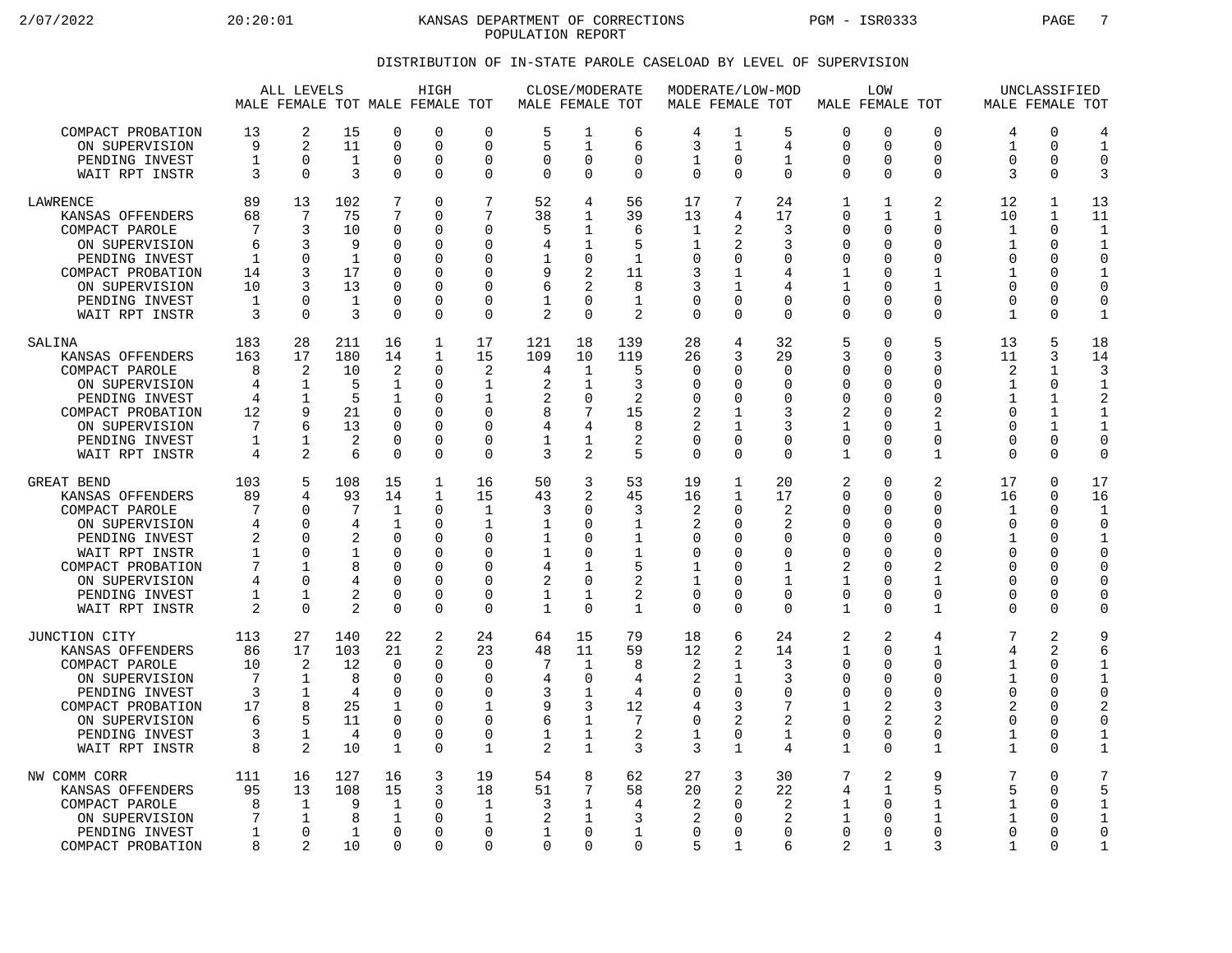2/07/2022 20:20:01 KANSAS DEPARTMENT OF CORRECTIONS PGM - ISR0333 PAGE 8 POPULATION REPORT

## DISTRIBUTION OF IN-STATE PAROLE CASELOAD BY LEVEL OF SUPERVISION

|                                                                                                                                                                                                |                                                                   | ALL LEVELS                                                                                 |                                                                      |                                                                                              | HIGH<br>MALE FEMALE TOT MALE FEMALE                                            | TOT                                                                              |                                                             |                                                                                          | CLOSE/MODERATE<br>MALE FEMALE TOT                            |                                                                        | MODERATE/LOW-MOD<br>MALE FEMALE TOT                              |                                                                        |                                                                            | LOW<br>MALE FEMALE TOT                                                          |                                                                                |                                                                                                | UNCLASSIFIED                                                                           | MALE FEMALE TOT                                                                            |
|------------------------------------------------------------------------------------------------------------------------------------------------------------------------------------------------|-------------------------------------------------------------------|--------------------------------------------------------------------------------------------|----------------------------------------------------------------------|----------------------------------------------------------------------------------------------|--------------------------------------------------------------------------------|----------------------------------------------------------------------------------|-------------------------------------------------------------|------------------------------------------------------------------------------------------|--------------------------------------------------------------|------------------------------------------------------------------------|------------------------------------------------------------------|------------------------------------------------------------------------|----------------------------------------------------------------------------|---------------------------------------------------------------------------------|--------------------------------------------------------------------------------|------------------------------------------------------------------------------------------------|----------------------------------------------------------------------------------------|--------------------------------------------------------------------------------------------|
| ON SUPERVISION                                                                                                                                                                                 | 3                                                                 | 2                                                                                          | 5                                                                    | $\Omega$                                                                                     | $\Omega$                                                                       | $\Omega$                                                                         | $\Omega$                                                    | $\Omega$                                                                                 | $\Omega$                                                     | 2                                                                      | 1                                                                | 3                                                                      | 1                                                                          | 1                                                                               | 2                                                                              | $\Omega$                                                                                       | $\Omega$                                                                               | $\Omega$                                                                                   |
| PENDING INVEST                                                                                                                                                                                 | 2                                                                 | $\Omega$                                                                                   | 2                                                                    | $\overline{0}$                                                                               | 0                                                                              | $\Omega$                                                                         | $\Omega$                                                    | $\mathbf 0$                                                                              | $\mathbf 0$                                                  | 0                                                                      | 0                                                                | 0                                                                      | $\mathbf{1}$                                                               | $\mathbf 0$                                                                     | 1                                                                              | 1                                                                                              | 0                                                                                      | $\mathbf{1}$                                                                               |
| WAIT RPT INSTR                                                                                                                                                                                 | 3                                                                 | $\Omega$                                                                                   | 3                                                                    | $\Omega$                                                                                     | 0                                                                              | $\Omega$                                                                         | $\Omega$                                                    | $\Omega$                                                                                 | $\mathbf 0$                                                  | 3                                                                      | $\Omega$                                                         | 3                                                                      | $\Omega$                                                                   | $\Omega$                                                                        | $\Omega$                                                                       | 0                                                                                              | $\Omega$                                                                               | $\mathbf 0$                                                                                |
| UNASSIGNED - NORTH                                                                                                                                                                             | 23                                                                | 2                                                                                          | 25                                                                   | $\mathbf 0$                                                                                  | 0                                                                              | $\Omega$                                                                         | 2                                                           | $\mathbf 0$                                                                              | $\overline{2}$                                               | $\mathbf 1$                                                            | $\Omega$                                                         | $\mathbf 1$                                                            | $\mathbf 0$                                                                | $\Omega$                                                                        | $\Omega$                                                                       | 20                                                                                             | 2                                                                                      | 22                                                                                         |
| KANSAS OFFENDERS                                                                                                                                                                               | 23                                                                | $\mathfrak{D}$                                                                             | 25                                                                   | $\Omega$                                                                                     | $\Omega$                                                                       | $\mathbf 0$                                                                      | 2                                                           | $\Omega$                                                                                 | $\mathfrak{D}$                                               | 1                                                                      | $\Omega$                                                         | $\mathbf{1}$                                                           | $\Omega$                                                                   | $\Omega$                                                                        | $\Omega$                                                                       | 20                                                                                             | 2                                                                                      | 22                                                                                         |
| SOUTHERN REGION TOTAL<br>WICHITA TOTAL<br>SEX OFFENDER UNIT<br>KANSAS OFFENDERS<br>COMPACT PAROLE<br>ON SUPERVISION<br>PENDING INVEST<br>COMPACT PROBATION<br>ON SUPERVISION<br>WAIT RPT INSTR | 2143<br>1551<br>91<br>77<br>6<br>4<br>2<br>8<br>7<br>$\mathbf{1}$ | 303<br>203<br>37<br>34<br>$\mathbf{1}$<br>1<br>$\Omega$<br>2<br>$\overline{2}$<br>$\Omega$ | 2446<br>1754<br>128<br>111<br>7<br>5<br>2<br>10<br>9<br>$\mathbf{1}$ | 224<br>170<br>9<br>9<br>$\Omega$<br>$\Omega$<br>$\Omega$<br>$\Omega$<br>$\Omega$<br>$\Omega$ | 35<br>26<br>10<br>10<br>$\Omega$<br>0<br>$\Omega$<br>$\Omega$<br>0<br>$\Omega$ | 259<br>196<br>19<br>19<br>$\Omega$<br>0<br>$\Omega$<br>$\Omega$<br>0<br>$\Omega$ | 956<br>687<br>54<br>44<br>4<br>2<br>2<br>6<br>6<br>$\Omega$ | 120<br>77<br>20<br>17<br>1<br>$\mathbf 1$<br>$\Omega$<br>2<br>$\overline{2}$<br>$\Omega$ | 1076<br>764<br>74<br>61<br>5<br>3<br>2<br>8<br>8<br>$\Omega$ | 565<br>391<br>19<br>15<br>2<br>2<br>$\Omega$<br>2<br>1<br>$\mathbf{1}$ | 74<br>44<br>3<br>3<br>∩<br>$\Omega$<br>$\Omega$<br>$\Omega$<br>∩ | 639<br>435<br>22<br>18<br>2<br>2<br>$\Omega$<br>2<br>1<br>$\mathbf{1}$ | 257<br>222<br>1<br>1<br>$\Omega$<br>0<br>0<br>$\mathbf 0$<br>0<br>$\Omega$ | 44<br>38<br>1<br>1<br>$\Omega$<br>$\mathbf 0$<br>$\Omega$<br>0<br>0<br>$\Omega$ | 301<br>260<br>2<br>2<br>$\Omega$<br>0<br>$\Omega$<br>$\Omega$<br>$\Omega$<br>0 | 141<br>81<br>8<br>8<br>$\Omega$<br>$\mathbf 0$<br>$\Omega$<br>$\Omega$<br>$\Omega$<br>$\Omega$ | 30<br>18<br>3<br>3<br>$\Omega$<br>$\mathbf 0$<br>$\Omega$<br>$\Omega$<br>0<br>$\Omega$ | 171<br>99<br>11<br>11<br>$\cap$<br>$\mathbf 0$<br>$\Omega$<br>$\Omega$<br>0<br>$\mathbf 0$ |
| <b>OTHER</b>                                                                                                                                                                                   | 1460                                                              | 166                                                                                        | 1626                                                                 | 161                                                                                          | 16                                                                             | 177                                                                              | 633                                                         | 57                                                                                       | 690                                                          | 372                                                                    | 41                                                               | 413                                                                    | 221                                                                        | 37                                                                              | 258                                                                            | 73                                                                                             | 15                                                                                     | 88                                                                                         |
| KANSAS OFFENDERS                                                                                                                                                                               | 1255                                                              | 103                                                                                        | 1358                                                                 | 157                                                                                          | 13                                                                             | 170                                                                              | 577                                                         | 44                                                                                       | 621                                                          | 345                                                                    | 30                                                               | 375                                                                    | 125                                                                        | 7                                                                               | 132                                                                            | 51                                                                                             | 9                                                                                      | 60                                                                                         |
| COMPACT PAROLE                                                                                                                                                                                 | 72                                                                | 13                                                                                         | 85                                                                   | 3                                                                                            | $\mathbf{1}$                                                                   | 4                                                                                | 24                                                          | 3                                                                                        | 27                                                           | 8                                                                      | 4                                                                | 12                                                                     | 26                                                                         | 4                                                                               | 30                                                                             | 11                                                                                             | $\mathbf{1}$                                                                           | 12                                                                                         |
| ON SUPERVISION                                                                                                                                                                                 | 65                                                                | 10                                                                                         | 75                                                                   | 3                                                                                            | 1                                                                              | 4                                                                                | 23                                                          | $\mathbf{1}$                                                                             | 24                                                           | 8                                                                      | 4                                                                | 12                                                                     | 25                                                                         | 4                                                                               | 29                                                                             | 6                                                                                              | $\Omega$                                                                               | 6                                                                                          |
| PENDING INVEST                                                                                                                                                                                 | 6                                                                 | $\overline{2}$                                                                             | 8                                                                    | $\mathbf 0$                                                                                  | 0                                                                              | $\Omega$                                                                         | 1                                                           | $\mathbf{1}$                                                                             | 2                                                            | 0                                                                      | $\Omega$                                                         | $\mathbf 0$                                                            | 0                                                                          | $\mathbf 0$                                                                     | 0                                                                              | 5                                                                                              | $\mathbf 1$                                                                            | 6                                                                                          |
| WAIT RPT INSTR                                                                                                                                                                                 | 1                                                                 | $\mathbf{1}$                                                                               | $\overline{2}$                                                       | $\Omega$                                                                                     | 0                                                                              | <sup>0</sup>                                                                     | $\Omega$                                                    | $\mathbf{1}$                                                                             | $\mathbf{1}$                                                 | $\Omega$                                                               | $\Omega$                                                         | $\Omega$                                                               | -1                                                                         | $\Omega$                                                                        | $\mathbf{1}$                                                                   | $\Omega$                                                                                       | $\Omega$                                                                               | $\Omega$                                                                                   |
| COMPACT PROBATION                                                                                                                                                                              | 133                                                               | 50                                                                                         | 183                                                                  | $\mathbf{1}$                                                                                 | 2                                                                              | 3                                                                                | 32                                                          | 10                                                                                       | 42                                                           | 19                                                                     | 7                                                                | 26                                                                     | 70                                                                         | 26                                                                              | 96                                                                             | 11                                                                                             | 5                                                                                      | 16                                                                                         |
| ON SUPERVISION                                                                                                                                                                                 | 119                                                               | 37                                                                                         | 156                                                                  | $\mathbf 1$                                                                                  | $\overline{2}$                                                                 | 3                                                                                | 31                                                          | 7                                                                                        | 38                                                           | 18                                                                     | 4                                                                | 22                                                                     | 62                                                                         | 21                                                                              | 83                                                                             | 7                                                                                              | 3                                                                                      | 10                                                                                         |
| PENDING INVEST                                                                                                                                                                                 | 4                                                                 | 5                                                                                          | 9                                                                    | $\Omega$                                                                                     | 0                                                                              | 0                                                                                | $\Omega$                                                    | 2                                                                                        | 2                                                            | 0                                                                      | 1                                                                | 1                                                                      | 1                                                                          | 1                                                                               | 2                                                                              | 3                                                                                              | 1                                                                                      | 4                                                                                          |
| WAIT RPT INSTR                                                                                                                                                                                 | 10                                                                | 8                                                                                          | 18                                                                   | $\overline{0}$                                                                               | 0                                                                              | $\mathbf 0$                                                                      | $\mathbf{1}$                                                | 1                                                                                        | $\overline{2}$                                               | 1                                                                      | 2                                                                | 3                                                                      | 7                                                                          | 4                                                                               | 11                                                                             | $\mathbf 1$                                                                                    | $\mathbf{1}$                                                                           | $\overline{2}$                                                                             |
| HUTCHINSON TOTAL                                                                                                                                                                               | 108                                                               | 14                                                                                         | 122                                                                  | 10                                                                                           | 1                                                                              | 11                                                                               | 67                                                          | 10                                                                                       | 77                                                           | 16                                                                     | 3                                                                | 19                                                                     | 7                                                                          | $\mathbf 0$                                                                     | 7                                                                              | 8                                                                                              | $\Omega$                                                                               | 8                                                                                          |
| <b>OTHER</b>                                                                                                                                                                                   | 108                                                               | 14                                                                                         | 122                                                                  | 10                                                                                           | $\mathbf{1}$                                                                   | 11                                                                               | 67                                                          | 10                                                                                       | 77                                                           | 16                                                                     | 3                                                                | 19                                                                     | 7                                                                          | $\Omega$                                                                        | 7                                                                              | 8                                                                                              | $\mathbf 0$                                                                            | 8                                                                                          |
| KANSAS OFFENDERS                                                                                                                                                                               | 89                                                                | 13                                                                                         | 102                                                                  | 10                                                                                           | 1                                                                              | 11                                                                               | 56                                                          | 9                                                                                        | 65                                                           | 13                                                                     | 3                                                                | 16                                                                     | 5                                                                          | $\Omega$                                                                        | 5                                                                              | 5                                                                                              | $\Omega$                                                                               | 5                                                                                          |
| COMPACT PAROLE                                                                                                                                                                                 | 5                                                                 | $\mathbf{1}$                                                                               | 6                                                                    | $\Omega$                                                                                     | $\Omega$                                                                       | $\Omega$                                                                         | $\Omega$                                                    | $\mathbf{1}$                                                                             | $\mathbf{1}$                                                 | 3                                                                      | $\Omega$                                                         | 3                                                                      | $\Omega$                                                                   | $\Omega$                                                                        | $\Omega$                                                                       | 2                                                                                              | $\Omega$                                                                               | 2                                                                                          |
| ON SUPERVISION                                                                                                                                                                                 | 4                                                                 | $\Omega$                                                                                   | 4                                                                    | $\Omega$                                                                                     | 0                                                                              | $\Omega$                                                                         | $\Omega$                                                    | $\mathbf 0$                                                                              | $\mathbf 0$                                                  | 3                                                                      | $\Omega$                                                         | 3                                                                      | $\Omega$                                                                   | O                                                                               | $\Omega$                                                                       | 1                                                                                              | $\Omega$                                                                               | $\mathbf{1}$                                                                               |
| PENDING INVEST                                                                                                                                                                                 | 1                                                                 | -1                                                                                         | 2                                                                    | $\Omega$                                                                                     | $\Omega$                                                                       | $\Omega$                                                                         | $\Omega$                                                    | 1                                                                                        | 1                                                            | 0                                                                      | $\Omega$                                                         | $\Omega$                                                               | 0                                                                          | $\Omega$                                                                        | $\Omega$                                                                       | 1                                                                                              | $\Omega$                                                                               | $\mathbf{1}$                                                                               |
| COMPACT PROBATION                                                                                                                                                                              | 14                                                                | $\Omega$                                                                                   | 14                                                                   | $\Omega$                                                                                     | 0                                                                              | $\mathbf 0$                                                                      | 11                                                          | $\mathbf 0$                                                                              | 11                                                           | 0                                                                      | ∩                                                                | $\Omega$                                                               | 2                                                                          | $\mathbf 0$                                                                     | $\overline{a}$                                                                 | $\mathbf 1$                                                                                    | $\Omega$                                                                               | $\mathbf{1}$                                                                               |
| ON SUPERVISION                                                                                                                                                                                 | 8                                                                 | $\Omega$                                                                                   | 8                                                                    | $\Omega$                                                                                     | 0                                                                              | $\Omega$                                                                         | 7                                                           | $\Omega$                                                                                 | 7                                                            | 0                                                                      | O                                                                | 0                                                                      | $\mathbf{1}$                                                               | $\Omega$                                                                        | $\mathbf 1$                                                                    | $\mathbf 0$                                                                                    | $\Omega$                                                                               | $\mathbf 0$                                                                                |
| PENDING INVEST                                                                                                                                                                                 | 2                                                                 | $\Omega$                                                                                   | 2                                                                    | $\Omega$                                                                                     | $\Omega$                                                                       | 0                                                                                | $\mathbf{1}$                                                | 0                                                                                        | 1                                                            | 0                                                                      | 0                                                                | $\Omega$                                                               | $\mathbf 0$                                                                | $\mathbf 0$                                                                     | $\Omega$                                                                       | $\mathbf 1$                                                                                    | $\Omega$                                                                               | $\mathbf{1}$                                                                               |
| WAIT RPT INSTR                                                                                                                                                                                 | 4                                                                 | $\Omega$                                                                                   | 4                                                                    | $\Omega$                                                                                     | $\Omega$                                                                       | $\Omega$                                                                         | 3                                                           | $\Omega$                                                                                 | 3                                                            | $\Omega$                                                               | $\Omega$                                                         | $\Omega$                                                               | $\mathbf{1}$                                                               | $\Omega$                                                                        | $\mathbf{1}$                                                                   | $\Omega$                                                                                       | $\Omega$                                                                               | $\mathbf 0$                                                                                |
| <b>GARDEN CITY</b>                                                                                                                                                                             | 156                                                               | 31                                                                                         | 187                                                                  | 5                                                                                            | 1                                                                              | 6                                                                                | 42                                                          | 10                                                                                       | 52                                                           | 102                                                                    | 19                                                               | 121                                                                    | 2                                                                          | $\Omega$                                                                        | 2                                                                              | 5                                                                                              | $\mathbf{1}$                                                                           | 6                                                                                          |
| KANSAS OFFENDERS                                                                                                                                                                               | 69                                                                | 12                                                                                         | 81                                                                   | 4                                                                                            | $\mathbf{1}$                                                                   | 5                                                                                | 34                                                          | 7                                                                                        | 41                                                           | 29                                                                     | 3                                                                | 32                                                                     | $\mathbf{1}$                                                               | $\Omega$                                                                        | 1                                                                              | $\mathbf 1$                                                                                    | $\mathbf{1}$                                                                           | $\overline{2}$                                                                             |
| COMPACT PAROLE                                                                                                                                                                                 | 35                                                                | 6                                                                                          | 41                                                                   | 1                                                                                            | $\Omega$                                                                       | 1                                                                                | 3                                                           | 2                                                                                        | 5                                                            | 29                                                                     | 4                                                                | 33                                                                     | 1                                                                          | $\Omega$                                                                        | 1                                                                              | $\mathbf 1$                                                                                    | $\Omega$                                                                               | $\mathbf{1}$                                                                               |
| ON SUPERVISION                                                                                                                                                                                 | 32                                                                | 5                                                                                          | 37                                                                   | 1                                                                                            | <sup>0</sup>                                                                   | 1                                                                                | 1                                                           | 1                                                                                        | 2                                                            | 29                                                                     | 4                                                                | 33                                                                     | 1                                                                          | 0                                                                               | 1                                                                              | 0                                                                                              | 0                                                                                      | $\mathbf 0$                                                                                |
| PENDING INVEST                                                                                                                                                                                 | 3                                                                 | $\mathbf{1}$                                                                               | 4                                                                    | $\Omega$                                                                                     | 0                                                                              | $\Omega$                                                                         | 2                                                           | $\mathbf{1}$                                                                             | 3                                                            | $\mathbf 0$                                                            | $\Omega$                                                         | $\Omega$                                                               | $\mathbf 0$                                                                | $\Omega$                                                                        | $\Omega$                                                                       | $\mathbf{1}$                                                                                   | $\Omega$                                                                               | $\mathbf{1}$                                                                               |
| COMPACT PROBATION                                                                                                                                                                              | 52                                                                | 13                                                                                         | 65                                                                   | $\Omega$                                                                                     | $\Omega$                                                                       | $\Omega$                                                                         | 5                                                           | 1                                                                                        | 6                                                            | 44                                                                     | 12                                                               | 56                                                                     | $\Omega$                                                                   | $\Omega$                                                                        | $\Omega$                                                                       | 3                                                                                              | $\Omega$                                                                               | 3                                                                                          |
| ON SUPERVISION                                                                                                                                                                                 | 49                                                                | 13                                                                                         | 62                                                                   | $\mathbf 0$                                                                                  | 0                                                                              | 0                                                                                | 5                                                           | 1                                                                                        | 6                                                            | 44                                                                     | 12                                                               | 56                                                                     | 0                                                                          | $\mathbf 0$                                                                     | 0                                                                              | $\mathbf 0$                                                                                    | 0                                                                                      | 0                                                                                          |
| PENDING INVEST                                                                                                                                                                                 | 1                                                                 | $\Omega$                                                                                   | $\mathbf{1}$                                                         | $\Omega$                                                                                     | 0                                                                              | 0                                                                                | $\Omega$                                                    | $\mathbf 0$                                                                              | $\mathbf 0$                                                  | $\Omega$                                                               | $\Omega$                                                         | $\Omega$                                                               | $\Omega$                                                                   | $\Omega$                                                                        | 0                                                                              | 1                                                                                              | $\Omega$                                                                               | $\mathbf{1}$                                                                               |
| WAIT RPT INSTR                                                                                                                                                                                 | 2                                                                 | $\Omega$                                                                                   | 2                                                                    | $\Omega$                                                                                     | <sup>n</sup>                                                                   | $\Omega$                                                                         | $\Omega$                                                    | $\Omega$                                                                                 | $\Omega$                                                     | $\Omega$                                                               | $\Omega$                                                         | $\Omega$                                                               | $\Omega$                                                                   | $\Omega$                                                                        | U                                                                              | 2                                                                                              | $\Omega$                                                                               | $\overline{c}$                                                                             |
| DODGE CITY                                                                                                                                                                                     | 33                                                                | 4                                                                                          | 37                                                                   | 7                                                                                            | 2                                                                              | 9                                                                                | 16                                                          | $\mathbf{1}$                                                                             | 17                                                           | 7                                                                      | $\Omega$                                                         | 7                                                                      | 3                                                                          | 1                                                                               | 4                                                                              | $\Omega$                                                                                       | $\Omega$                                                                               | $\Omega$                                                                                   |
| KANSAS OFFENDERS                                                                                                                                                                               | 28                                                                | 3                                                                                          | 31                                                                   | 7                                                                                            | 1                                                                              | 8                                                                                | 13                                                          | 1                                                                                        | 14                                                           | 7                                                                      | $\Omega$                                                         | 7                                                                      | 1                                                                          | $\mathbf 1$                                                                     | 2                                                                              | $\Omega$                                                                                       | $\Omega$                                                                               | $\mathbf 0$                                                                                |